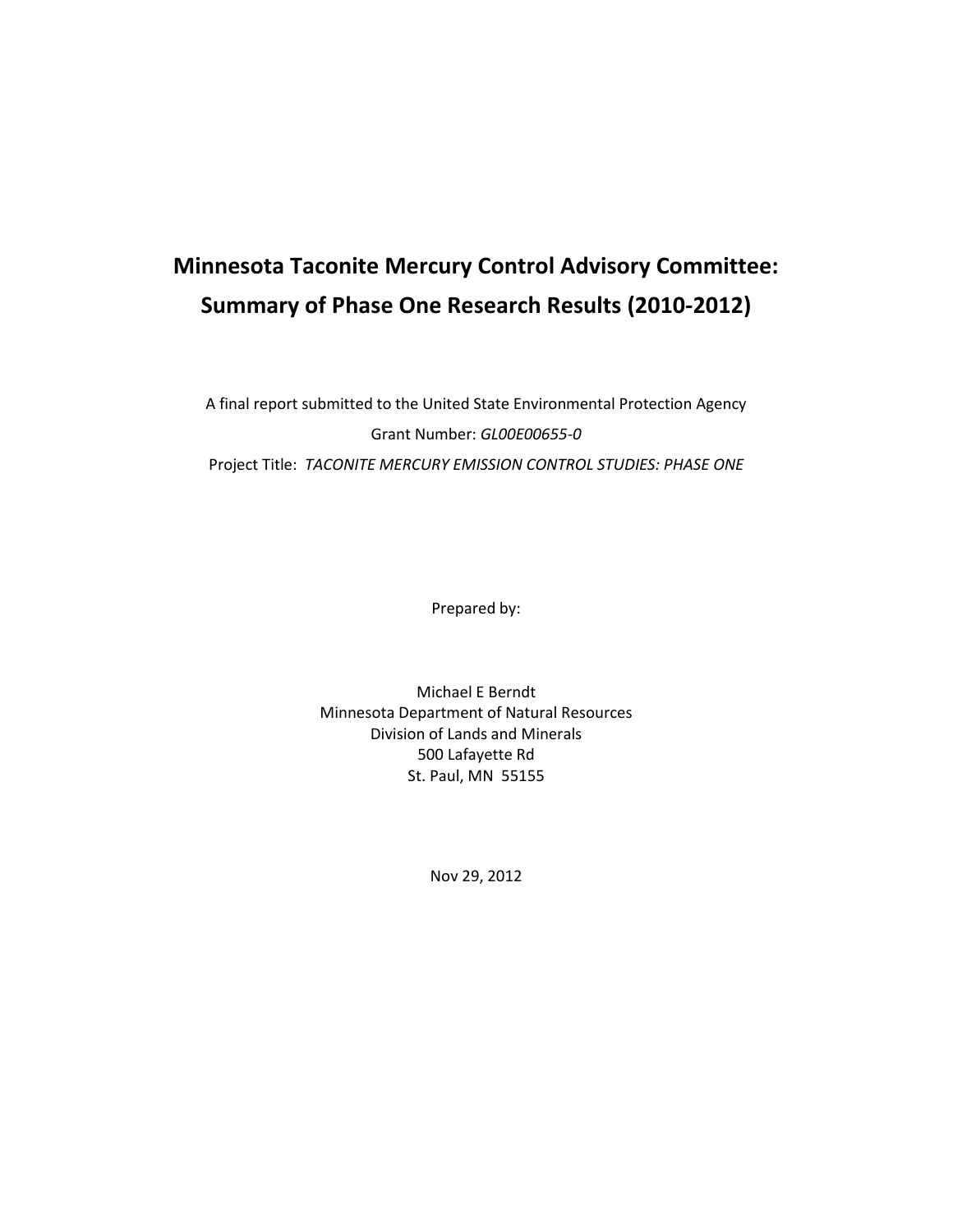### **Summary**

<span id="page-1-0"></span>The Minnesota Taconite Mercury Control Advisory Committee (MTMCAC), a group of industry, state, and academic technical experts, was formed in 2009 to help the taconite industry achieve a 75% reduction in industry-wide stack gas mercury emissions by 2025. Research conducted by this group from 2010-2012 focused on testing activated and brominated carbon sorbents to improve mercury capture in existing taconite processing plants. Six projects were selected and conducted using combined funds from the Minnesota Department of Natural Resources' Environmental Cooperative Research Program (ECR), six Minnesota participating taconite companies, and the US Environmental Protection Agency, Great Lakes Restoration Initiative (EPA-GLRI).

Two of the studies tested direct injection of powdered activated and brominated carbon directly into process gas streams upstream from existing wet scrubbers. A third study evaluated the capacity of several carbon-based sorbents to remove mercury in gases from active processing plant wet scrubbers. A fourth study used powdered activated and brominated carbon sorbents and a baghouse as a post wetscrubber polishing process to remove mercury. A fifth study involved adding carbon and brominated carbon to "greenballs" and heating in a laboratory setting to determine if this method could increase oxidation and capture of mercury in process gases and wet scrubbers, respectively. A sixth study, also performed in the laboratory, evaluated the corrosive effects of bromide on grate materials used in taconite processing plants. Of the methods considered, direct carbon injection, fixed bed reactors, and post-scrubber bag houses were all found to have the potential to control mercury at levels needed for the industry to achieve its 75% reduction goal. Direct injection of activated and brominated carbons into process gas streams is considered to be the least expensive of these methods, however, precise cost estimates for application of these technologies for taconite furnaces have not been determined. Future mercury control research efforts will focus on further evaluation of technical and economic feasibility of using this technology to control mercury emissions from Minnesota's taconite industry.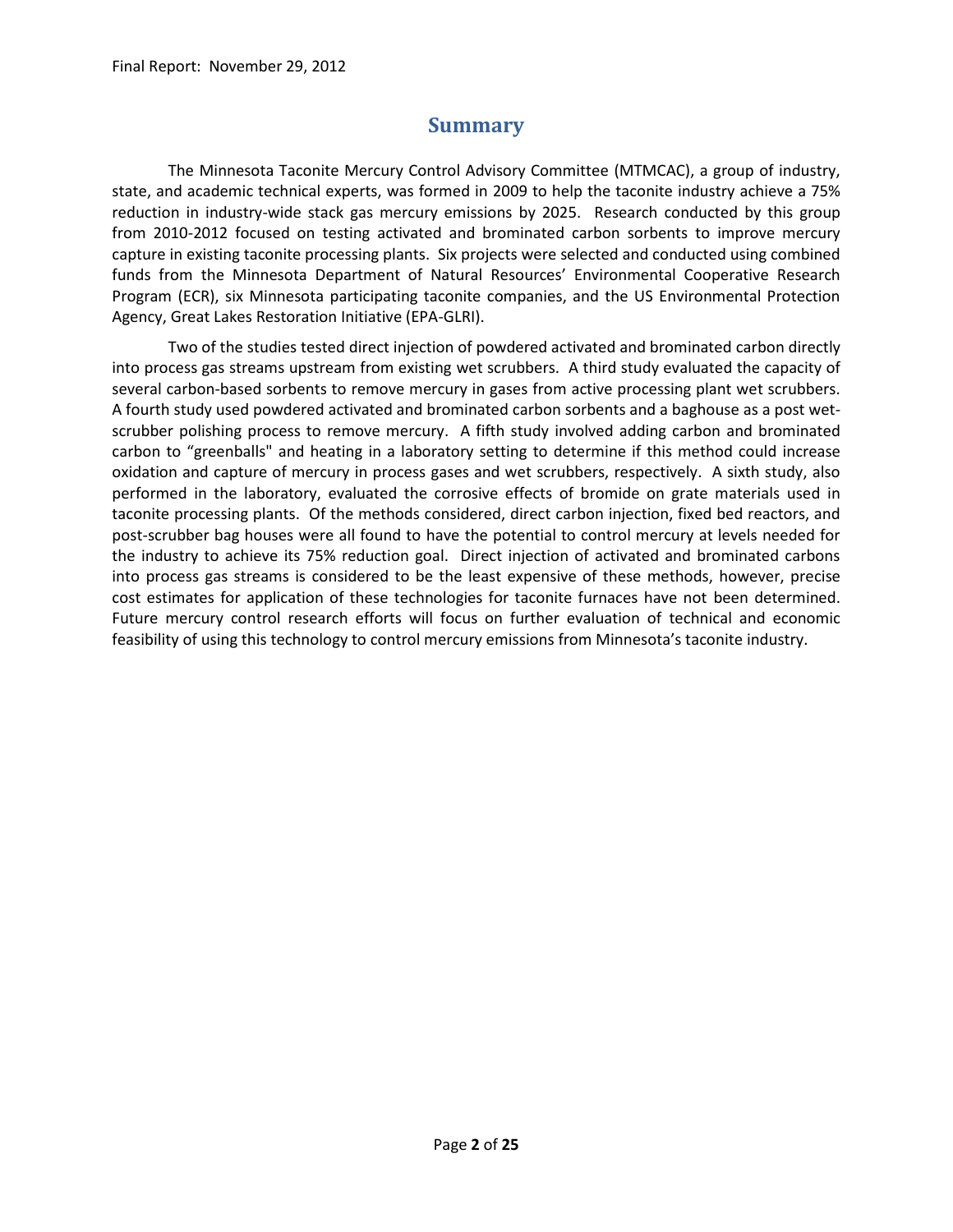# **Table of Contents**

| Project 1: Evaluation of Scrubber Additives and Carbon Injection to Increase Mercury Capture  5    |
|----------------------------------------------------------------------------------------------------|
| Project 2: Mercury Control for Taconite Plants Using Gas-Phase Brominated Sorbents 7               |
| Project 3: Developing Cost-Effective Solutions to Reduce Mercury Emissions from Minnesota Taconite |
|                                                                                                    |
|                                                                                                    |
|                                                                                                    |
|                                                                                                    |
|                                                                                                    |
| Project 5: Evaluation of a Low Corrosion Method to Increase Mercury Oxidation and Scrubber Capture |
| Project 6: Corrosion Potential of Bromide Injection Under Taconite Operating Conditions  12        |
|                                                                                                    |
|                                                                                                    |
|                                                                                                    |
|                                                                                                    |
|                                                                                                    |
| Appendix I: Annual taconite mercury emissions estimated during Minnesota's Mercury TMDL            |
| Appendix II. Data for individual taconite processing furnaces where MTMCAC mercury control studies |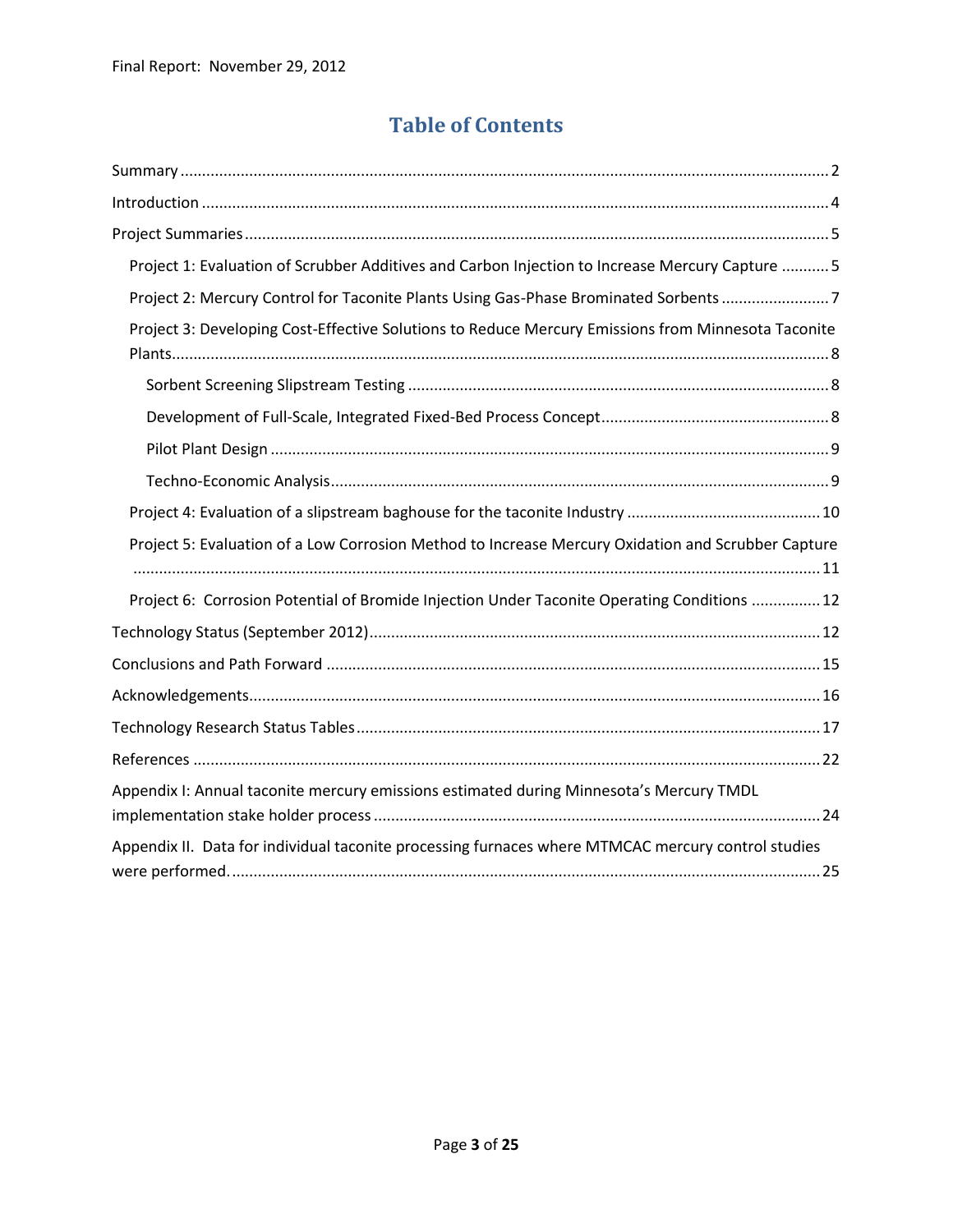### **Introduction**

<span id="page-3-0"></span>Taconite mining is a major industry in Northeastern Minnesota that provides the United States with most of its domestic supply of non-recycled iron. Most taconite ore in this region is mined from the Biwabik Iron formation, a thick continuous layer of sedimentary rock that is over 100 miles long and composed of iron oxides, carbonates, silicates and trace mercury. Mercury has been identified as an issue within the last decade because a portion of it is released into the air when ore is concentrated and converted to pellets during taconite processing.

Most of the mercury in taconite ore is diverted to the tailings basin during a mineral separation process that separates the economic mineral, magnetite, from other minerals in the raw ore (Berndt, 2003). The mercury in tailings appears not to be leached into the environment. However, the mercury that remains with the magnetite is converted mostly to elemental mercury and released to the atmosphere during a high-temperature process referred to as induration. Induration is a necessary process in the taconite industry because it converts the powdered magnetite "concentrate" into hardened hematite pellets that are suitable for shipping to sites around the Great Lakes Basin and are ready for conversion to steel in specially designed blast furnaces.

Between 2005 and 2008, the state and industry conducted many studies on mercury cycling in processing plants including mercury generation during induration (Berndt and Engesser, 2005a; Galbreath, 2005; Berndt et al., 2005), its speciation in stack gases (Laudal, 2007; Berndt, 2008); its capture by existing wet scrubbers (Berndt and Engesser, 2005b); and its subsequent cycling within taconite processing plants (Berndt and Engesser, 2005b; Benner, 2008). Laudal and Dunham (2007) evaluated taconite control methods for the industry and concluded that chemical oxidation and sorbent injection methods used or considered for mercury emission control by the power industry may be adapted for use by the taconite industry. This led to the widespread testing of bromide addition in various forms including direct addition of dry salts to greenball, injection of salt brines into process lines, and of heated bromide radicals into waste gas ducts (Berndt and Engesser, 2007; Berndt, 2008, 2011; Pavlish and Zhuang, 2008).

In 2009, the Minnesota Pollution Control Agency (MPCA) developed an Implementation Plan to reduce Minnesota's statewide mercury Total Maximum Daily Load (TMDL). As part of this plan, the taconite industry and the MPCA set a target of 75% reduction from its 2010 mercury air emission inventory of 841 lbs down to 210 lbs by 2025 (See Appendix A). The Minnesota Taconite Mercury Control Advisory Committee (MTMCAC) was subsequently formed to help the industry achieve this goal. Six Minnesota taconite processing facilities participated in and/or contributed funding to projects: U.S. Steel-Keetac, Hibbing Taconite, U. S. Steel-Minntac, ArcelorMittal Minorca Mine Inc., United Taconite LLC, and Northshore Mining. The MPCA and Minnesota Department of Natural Resources (MDNR) participated in MTMCAC meetings as did the University of Minnesota's Natural Resources Research Institute (UM-NRRI) and the University of North Dakota's Energy and Environmental Research Center (UND-EERC). Projects were selected using a rigorous competitive process involving issuance of a request for proposals by the MDNR in November 2009. A total of six projects were selected from among eleven proposals received. Projects were facilitated by the MDNR and coordinated by MTMCAC.

These projects tested carbon injection into the process gases upstream from wet scrubbers at two taconite processing plants, one which has a straight grate furnace and the other a grate kiln. These are the two types of induration furnaces used by the taconite industry in Minnesota. Carbon addition to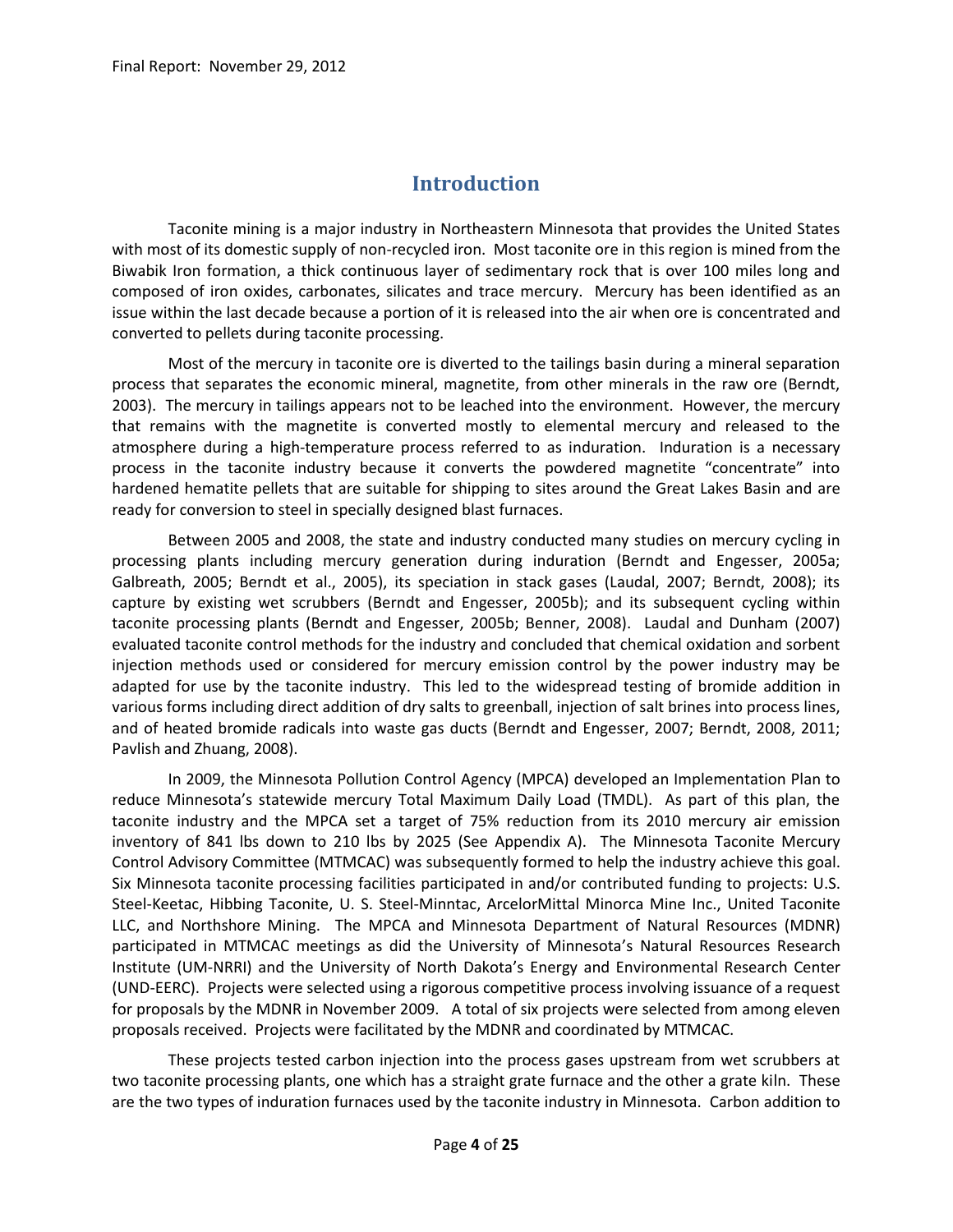greenball was also tested in the laboratory at the bench scale for samples provided by five processing plants. Slip stream tests were conducted involving a bag house located downstream from the scrubber at one of the plants. Capture of mercury in gases passed through fixed beds containing carbon sorbents (located downstream from the scrubber) was evaluated using slip stream studies conducted at three of the plants. A relatively comprehensive bench-scale laboratory study was also conducted to further evaluate the effect of halides (Br and Cl) on corrosion in taconite induration furnaces.

Research into mercury control for taconite industries is an on-going process. This document provides edited summaries for each of the studies completed between 2010 and 2012 and then uses an objective means to represent, track, and compare research results in a series of research status tables. Each of the full reports for the projects is available electronically at the following website: [http://www.dnr.state.mn.us/lands\\_minerals/dnr\\_hg\\_research.html](http://www.dnr.state.mn.us/lands_minerals/dnr_hg_research.html) .

# **Project Summaries**

### <span id="page-4-1"></span><span id="page-4-0"></span>**Project 1: Evaluation of Scrubber Additives and Carbon Injection to Increase Mercury Capture**

[http://files.dnr.state.mn.us/lands\\_minerals/reclamation/benson\\_nasah\\_2012a.pdf](http://files.dnr.state.mn.us/lands_minerals/reclamation/benson_nasah_2012a.pdf)

Steven A. Benson, Junior Nasah, Charles Thumbi, Shuchita Patwardhan, Lance Yarbrough, Harry Feilen, Scott F. Korom and Srivats Srinivasachar

University of North Dakota, Institute for Energy Studies

#### August 2012

Project 1 was conducted by the University of North Dakota (UND) and Envergex LLC team with support from IAC International and Western Kentucky University. The goals of Project 1 included:

 -Increasing the degree of oxidation of elemental mercury that is released during induration through the use of additives.

 -Maximizing the capture of mercury in the scrubber and preferentially sequestering to the solid nonmagnetic portion of the scrubber slurry, providing possible options for further separating and discharging 'mercury-rich' non-magnetic solid fraction.

The scope of work involved bench, pilot and full scale testing to examine the efficiency of various additives to oxidize and sequester the mercury.

To attain the first goal of oxidation and capture, the technology employed two additives: ESORB-HG-11, a proprietary brominated powdered activated carbon provided by Envergex LLC; and Powdered Activated Carbon (PAC). These additives have been tested and have proven to control mercury emissions in coal-fired power plants. Meanwhile for the second goal, the ability of ESORB-HG-11, PAC and a third additive- diethyl dithiocarbamate (DEDTC), to maximize the sequestration of dissolved mercury was investigated. Sequestering the mercury captured by the scrubber to the solid portion of the slurry and removal of the solids from the process loop would provide an 'exit' for the captured mercury. This can also prevent possible reemission of the captured mercury in the scrubber.

Field tests of the technology were conducted at U.S. Steel Minntac's Line 3 grate kiln. In the grate kiln, the green balls are sequentially dried in a drying zone (downdraft), then heated and oxidized (induration) in both a preheat and kiln zone, respectively. It is believed mercury release from the green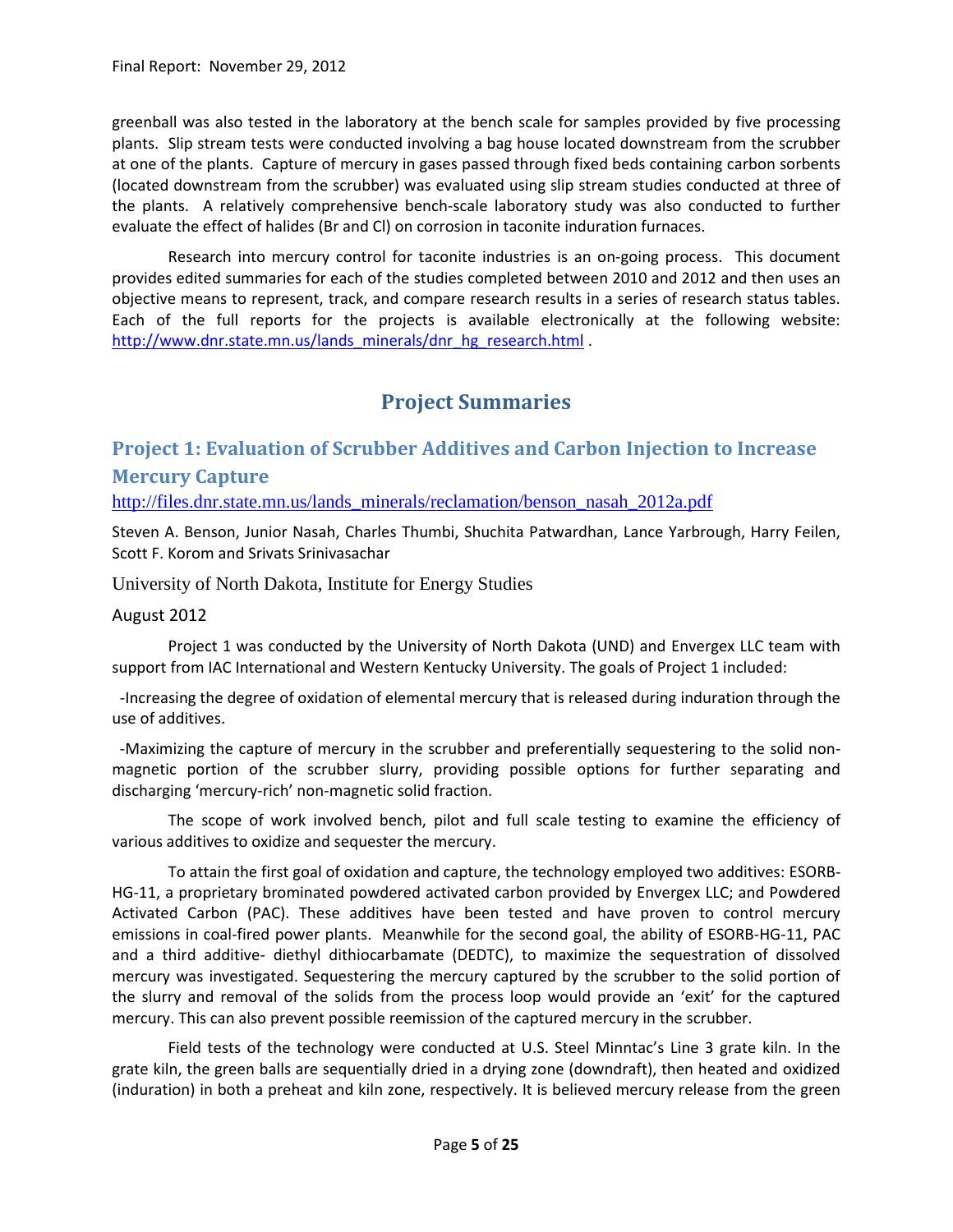balls begins in the preheat zone. Consequently, the mercury oxidation technology targeted flue gas exiting the preheat zone. The test was divided into four main areas: stack sampling to determine mercury concentration leaving the stack; sampling of green balls to determine mercury input; multiclone dust and scrubber slurry sampling; and injection of the powdered carbon (technology deployment) in the flue gas exiting the preheat zone.

Baseline total mercury stack emissions (during the testing period) from Minntac Line 3 ranged from 3.5 to 8.2 μg/m<sup>3</sup>; with most values between 4.0 and 6.2 μg/m<sup>3</sup>. Particulate mercury emissions during baseline operation (during test periods) were minimal, with most values below 3% of the total mercury emitted. The predominant form of mercury in the stack emissions was elemental; values ranged between 83 and 90%, with the exception of one measurement.

Of the additives tested, only ESORB-HG-11 showed the potential to attain the target 75% mercury emission reduction. Results from the field testing further indicated significant reductions in vapor phase stack Hg emissions from a test period baseline value of 5.1  $\mu$ g/m<sup>3</sup> to 0.83  $\mu$ g/m<sup>3</sup>, an 84% reduction, with injection rates of ESORB-HG-11 of 0.5 pound per long ton (150 lb/h of sorbent) of taconite processed. However, reductions in vapor phase mercury during ESORB-HG-11 injection were coupled with an increase in the particulate mercury emissions. Including the added particulate mercury emission, a 71% reduction from the testing baseline value was obtained. While the particulate scrubber is effective for capturing the taconite dust entrained in the flue gas, it is less effective in capturing the powdered carbon additive. Increases in particulate mercury emissions suggest that the tested technology requires higher particulate capture efficiencies to achieve 75% mercury reduction. Another key result from the testing indicated a dramatic decrease in dissolved mercury in the scrubber liquid, (from 3000-5000 ng/L to 20 ng/L) during ESORB-HG-11 injection. This suggests that the dissolved mercury in the scrubber slurry preferentially adsorbed to ESORBHG- 11, a non-magnetic phase, establishing the sequestering capabilities of the additive.

The fate of sequestered mercury associated with ESORB-HG-11 and the scrubber solids depends on the process configuration. On Minntac Line 3, the scrubber slurry is transported to a thickener and the solids are subsequently discharged. This provides an exit for all mercury captured by the system. However, not all taconite plants discharge their solids; instead they are recycled to the front end of the process. This creates a recycle loop for the mercury in the entire process that would lead to increases in the green ball mercury concentrations and a subsequent increase in the stack mercury concentrations. Therefore, for this sorbent injection technology to be effective at mercury oxidation and mercury capture at other facilities, a fraction of their solids from the scrubber would have to be discharged to prevent mercury from accumulating in the system.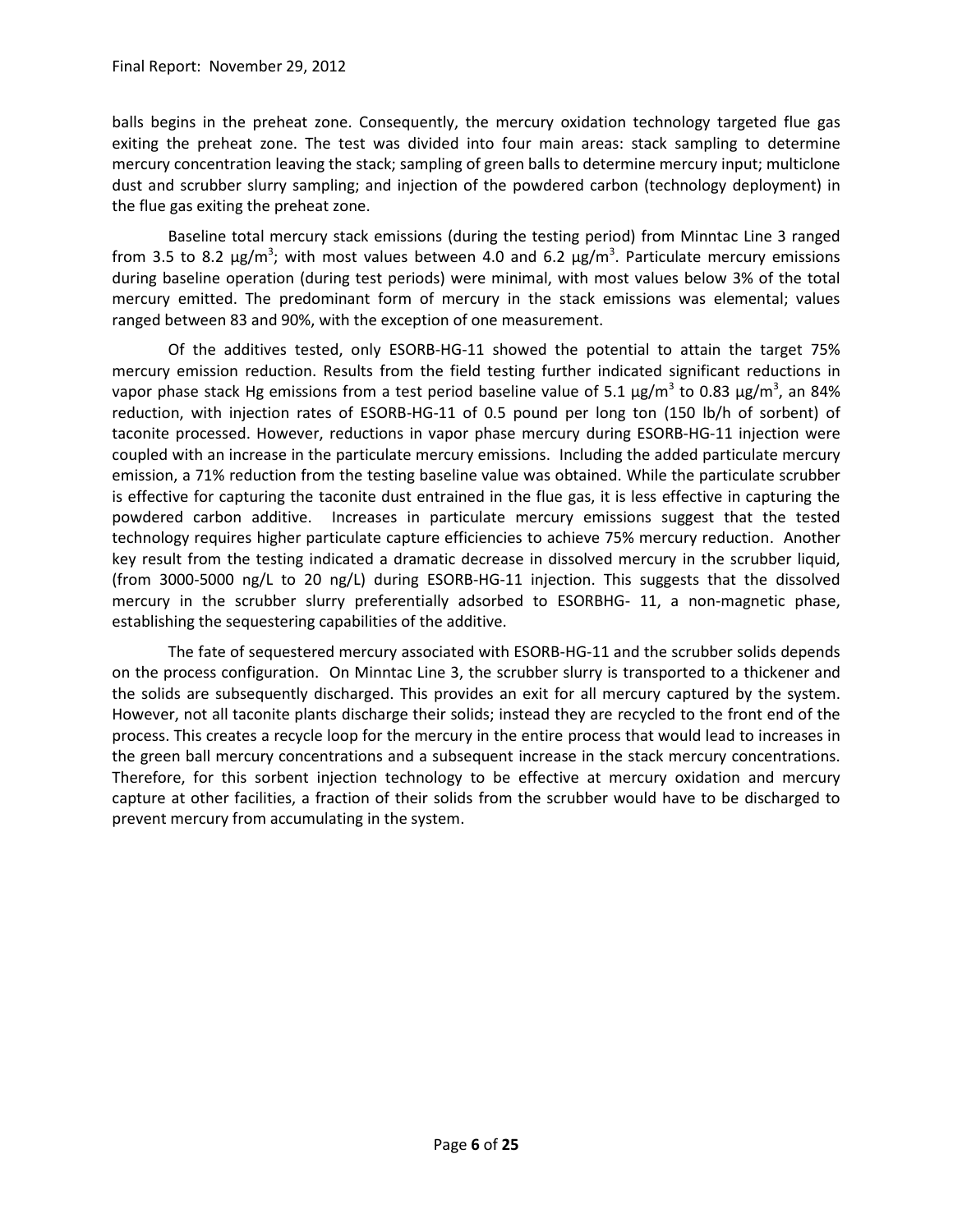### <span id="page-6-0"></span>**Project 2: Mercury Control for Taconite Plants Using Gas-Phase Brominated Sorbents**

[http://files.dnr.state.mn.us/lands\\_minerals/reclamation/miller\\_zerangue\\_2012.pdf](http://files.dnr.state.mn.us/lands_minerals/reclamation/miller_zerangue_2012.pdf)

J. Miller, M. Zerangue, Z. Tang and R. Landreth

Albemarle Environmental Division.

#### July 2012

In 2011, Albemarle Environmental Division personnel conducted a field trial at Hibbing Taconite to demonstrate the effectiveness of gas-phase brominated sorbents in controlling mercury emissions from taconite facilities. There was a preliminary site visit in March 2011 followed by pre-trial testing in early June 2011. The pre-trial testing determined that the mercury sorbent would have to be injected into both the Windox Exhaust flue gas stream and the Hood Exhaust flue gas stream to achieve the desired 75% mercury removal from the baseline condition.

The equipment was prepared for the trial and the demonstration conducted in September and October 2011. The parametric testing demonstrated that the 75% Hg removal target could be achieved with a gas-phase brominated sorbent injection rate of about 3 lb/MMacf (126 lb/hr). It was demonstrated in a two-week continuous injection run that this removal rate could be achieved over time. This injection rate is higher than expected to achieve the 75% mercury removal but it does not appear to be a problem of the control technique. Rather, the sorbent distribution was sub-optimal due to project limitations. It is believed that better mercury removal results could be achieved with improved sorbent distribution.

Grab samples of green balls, multiclone dust and scrubber water were taken to identify any trends. The green ball mercury content averaged about 15 ng/g and varied randomly by nearly a factor of two from high to low concentration measured. Sorbent was injected before the multiclone and there was a concern that some sorbent would be captured there and decrease the overall Hg removal rate. It was discovered that some sorbent was captured by the multiclone but that its impact on the mercury removal rate was probably small. The Hg content of the scrubber water did not increase during the trial and varied between the high and low levels observed in the baseline testing. Filtering the scrubber water greatly reduced the mercury content since the sorbent contained in the scrubber solids still had Hg capacity.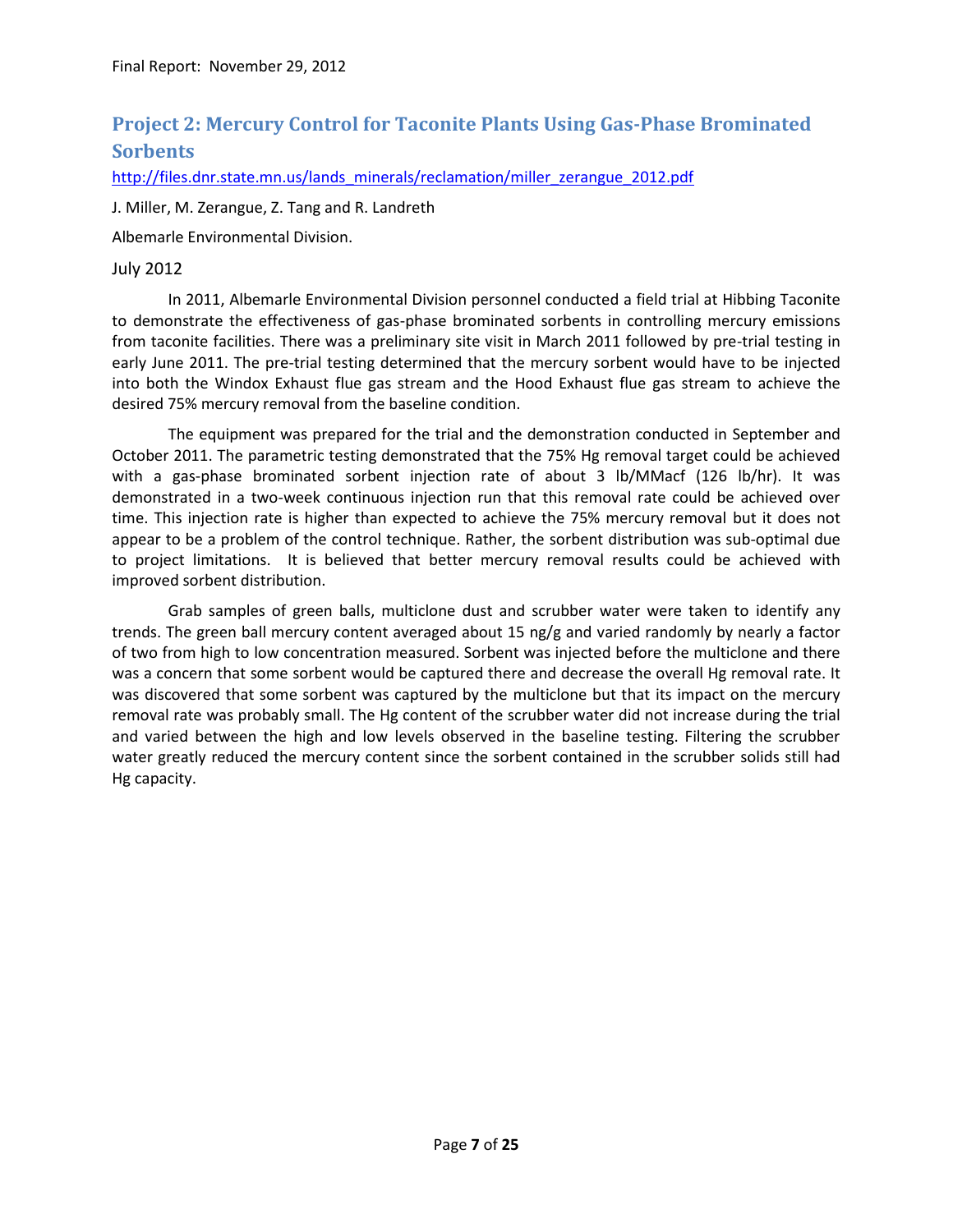# <span id="page-7-0"></span>**Project 3: Developing Cost-Effective Solutions to Reduce Mercury Emissions from Minnesota Taconite Plants**

[http://files.dnr.state.mn.us/lands\\_minerals/reclamation/schlager\\_amrhein\\_2012a.pdf](http://files.dnr.state.mn.us/lands_minerals/reclamation/schlager_amrhein_2012a.pdf) [http://files.dnr.state.mn.us/lands\\_minerals/reclamation/schlager\\_amrhein\\_2012a.pdf](http://files.dnr.state.mn.us/lands_minerals/reclamation/schlager_amrhein_2012a.pdf) [http://files.dnr.state.mn.us/lands\\_minerals/reclamation/schlager\\_amrhein\\_2012a.pdf](http://files.dnr.state.mn.us/lands_minerals/reclamation/schlager_amrhein_2012a.pdf)

Richard Schlager, Jerry Amrhein and Kyle Bowell

ADA-Environmental Solutions

### September 2012

ADA Environmental Solutions (ADA) proposed a project to The Minnesota Department of Natural Resources (MnDNR) to develop cost-effective solutions to meet the industry goal by reducing mercury emissions from taconite plants by 75%. ADA was contracted to determine if activated carbon (AC) was a viable sorbent to control mercury in process gas from taconite plants when used in a fixedbed application. There were four main tasks defined in the Work Scope: (1) Slipstream screening tests evaluating relative performance of test materials in actual process gas, impact of relative humidity on performance, and impact of process gas on mercury capture performance compared to controlled laboratory conditions; (2) develop a full-scale, integrated fixed-bed process concept; (3) pilot-scale fixedbed design, and (4) techno-economic analysis of mercury control options;

Screening at each plant was conducted using the Mercury Index Method (MIM), a tool based on EPA Reference Method 30B that was developed by ADA for the project. Stack gas from a taconite process was drawn through tubes containing AC sorbents for time periods ranging between 1 and 10 hours. Each tube contained two sections, the first containing the AC under evaluation mixed with sand, and the second containing a standard EPA Method 30B AC. The Method 30B AC was sufficient to capture all the mercury contained in the sample gas for several days to weeks. The effectiveness of the test AC was determined by measuring the mercury captured in both sections and determining the fraction that passed through the first section into the section containing the Method 30B AC.

### <span id="page-7-1"></span>**Sorbent Screening Slipstream Testing**

Results indicated that all test AC sorbents were effective for mercury removal. Test sorbents included a sulfonated, granular, coconut shell-based carbon; an untreated, pelletized, anthracite-coal based carbon; and a sulfonated, pelletized, anthracite-coal based carbon. The material that comparatively captured the most mercury at all three plants was the sulfur treated coconut-shell (CR612C-Hg). Performance sensitivity to changes in process conditions will affect the full-scale design. Therefore, CR612C-Hg was tested in process gas with relative humidity between 50% and 70% at Hibbing Taconite, 50 to 81% at Arcelor Mittal, and 50 to 67% at United Taconite. There was no significant impact in mercury capture performance as a result of changes to the relative humidity. Also, mercury removal results from laboratory testing in dry nitrogen were very similar to results from slipstream tests at all three plants, indicating that nothing in the process gases negatively impacted the mercury removal effectiveness.

### <span id="page-7-2"></span>**Development of Full-Scale, Integrated Fixed-Bed Process Concept**

Task 1 screening results and full-scale design criteria were used to develop a full-scale fixed-bed conceptual design using design flows of 756,000 ACFM at Hibbing Taconite, 854,000 ACFM at Arcelor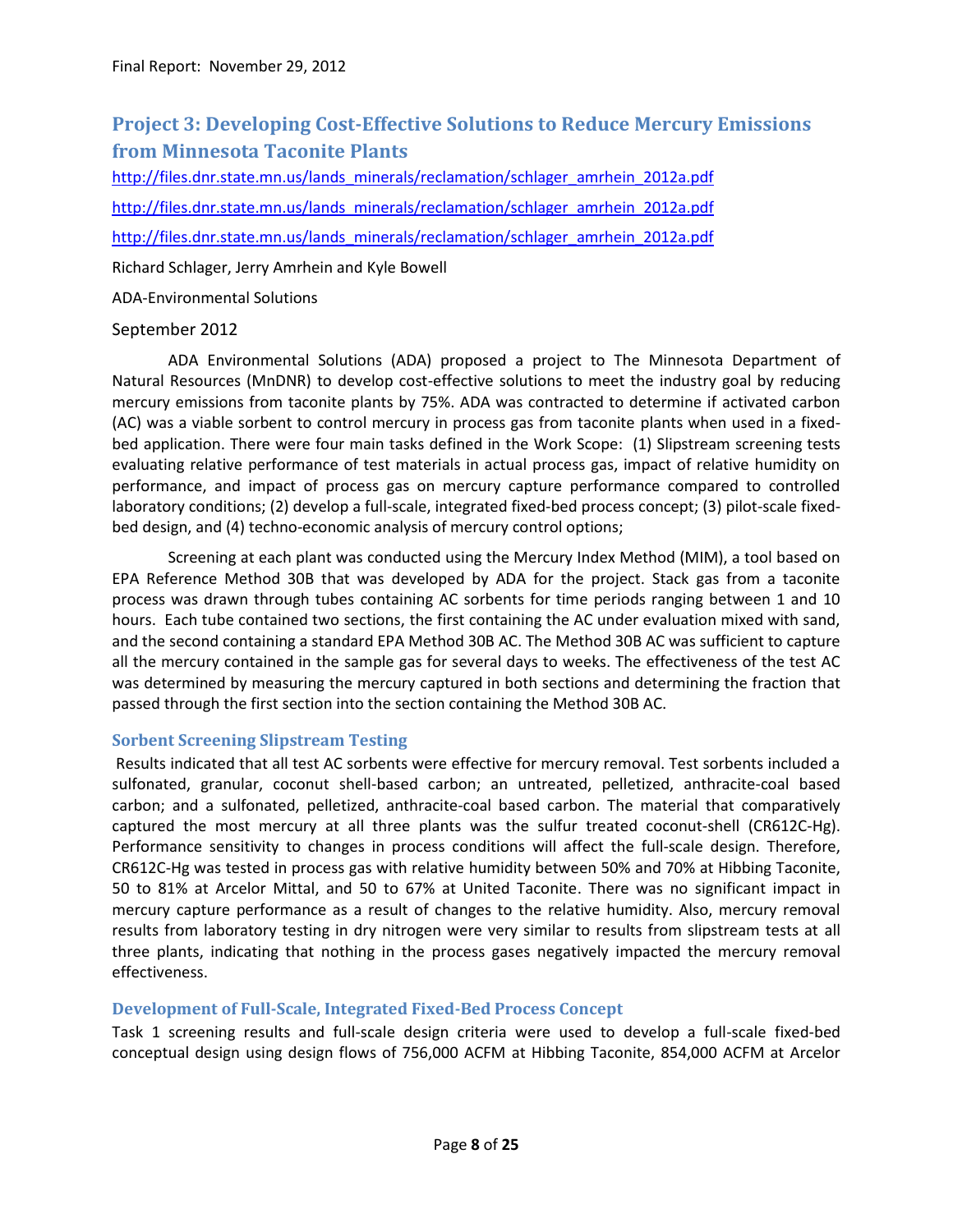Mittal, and 493,000 ACFM at United Taconite<sup>1</sup>. The design incorporates 18, 19, and 11 vessels, respectively, for the plants. Vessels contained beds of carbon that are each 47 feet long and 12-feet wide and 3 feet deep. An estimated 1,252,080 lbs of AC would be required to fill the beds at Hibbing Taconite, which compares to 1,377,288 lbs at Arcelor Mittal, and 813,850 lbs at United Taconite . The estimated pressure drop across the beds in each case is 6 to 12 inches of water. The amount of carbon that would be used per year to maintain 100% mercury capture was projected to be 200,208 lbs at Hibbing Taconite, 117,403 lbs at Arcelor Mittal, and 138,108 lbs at United Taconite. This initial concept design would need to be validated through longer-term pilot testing.

#### <span id="page-8-0"></span>**Pilot Plant Design**

The estimated cost of a pilot-scale fixed-bed system appropriate to collect detailed information required for a robust full-scale design is \$50,000. All testing costs would be in addition to the cost of the equipment. Task 1 results indicate fixed-beds of activated carbon can reliably achieve the taconite industry's goal of 75% mercury control. However, based on the concept design and the technoeconomic analysis (below), a fixed-bed approach to control mercury from the process gas at either HibTac, ArcelorMittal, or UTac is expected to be more costly than other approaches and require multiple, large, interconnected vessels. Therefore, ADA does not recommend continued development and testing of fixed-bed technologies for mercury control from the process gas at these plants.

#### <span id="page-8-1"></span>**Techno-Economic Analysis**

 $\overline{\phantom{a}}$ 

The relative technical and economic characteristics of seven mercury control technologies were compared using a Kepner-Tregoe (KT) decision-making approach by Stantec Consulting Ltd. The fixedbed method to control mercury was determined to provide good performance but at relatively high cost compared to other options. The high cost was a result of several factors including the number of vessels required and the associated plant integration, and the expected pressure drop across the beds. AC injection was identified as the most promising technology using this approach.

 $^1$  In a later review of this report, this flow rate was thought to be too low for those typically encountered during normal operation at this plant. A higher flow rate would result in increased costs compared to those estimated in the report.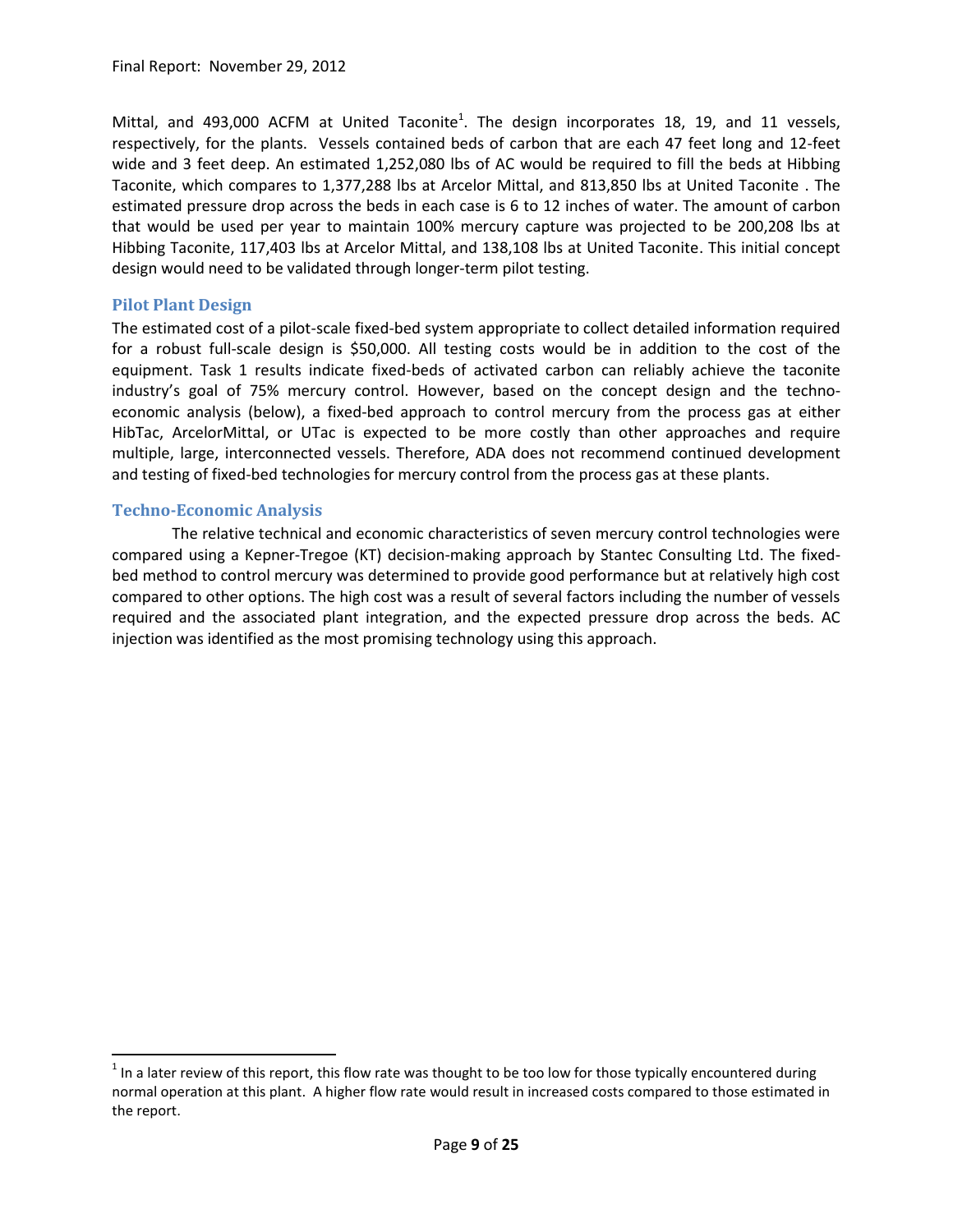### <span id="page-9-0"></span>**Project 4: Evaluation of a slipstream baghouse for the taconite Industry** [http://files.dnr.state.mn.us/lands\\_minerals/reclamation/laudal\\_2012.pdf](http://files.dnr.state.mn.us/lands_minerals/reclamation/laudal_2012.pdf)

Dennis L. Laudal

Energy & Environmental Research Center, University of North Dakota

### January 2012

The Energy & Environmental Research Center tested a mercury control technology utilizing a slipstream baghouse with activated carbon injection at the United States Steel Corporation, Minnesota Ore Operations – Keetac Plant. The EERC slipstream baghouse is a trailer-mounted baghouse that was transported to the test site and connected in slipstream fashion to allow for testing "real" flue gases under actual operating conditions. Because the slipstream baghouse was located after a wet scrubber, the flue gas at the inlet was saturated at about 132°F. To avoid wetting the bags and fan, an additional drip leg and heating elements were installed to raise the inlet flue gas temperature to about165°F. For a full-scale unit, it would be expected that a portion of the flow (prior to the wet scrubber) would be routed to the baghouse to maintain a temperature above the water dew point. For the Keetac test, the baghouse was operated at a nominal air-to-cloth ratio of 6 ft/min (actual ft<sub>3</sub>/min of gas per ft<sub>2</sub> of cloth). Ports were installed so that the mercury concentrations at both the baghouse inlet and outlet could be measured using continuous mercury monitors (CMMs) and sorbent traps. Results showed that by using as little as 2.2 lb/Macf of standard activated carbon or 1.1 lb/Macf of a treated carbon >75% mercury removal can be achieved.

Mercury removal of >75% can be achieved at Keetac with either standard or bromine-treated activated carbon. 2.0 lb/Macf of standard activated carbon and 1.1 lb/Macf of bromine-treated activated carbon are needed when natural gas is used as the fuel. Only 0.6 lb/Macf of bromine-treated activated carbon is needed when a PRB coal is fired. Very low particulate emissions can be achieved in either case.

Because of the relatively high cost of installing a fabric filter, the most economical installation would be for those taconite facilities that require fuel flexibility and/or where additional particulate control is needed. If a baghouse is to be installed at Keetac, 18%–20% flue would need to bypass the wet particulate scrubber to prevent wetting of the bags. Overall, the slipstream baghouse and CMMs operated well during the test period. However, it appears that if the ACI is turned off, there is the potential of (temporarily) high mercury emissions as a result of reemission.

If this is to be a viable technology, the following recommendations are made for future testing: (1) Longer-term testing is needed to determine the resultant steady-state pressure drop across the baghouse as a function of air-to-cloth ratio. (2) Longer-term tests are also needed to ensure that required mercury control will be maintained. (3) It appeared that the bromine-treated activated carbon worked better when firing coal compared to natural gas. The same may be true using standard activated carbon. Therefore, additional coal tests are needed. (4) The economic evaluation presented in this report is based on the utility requirements and may or may not be the same for a taconite plant. Therefore, more specific economic data are needed. (5)There may be a need to evaluate or update the existing wet scrubber mist eliminators.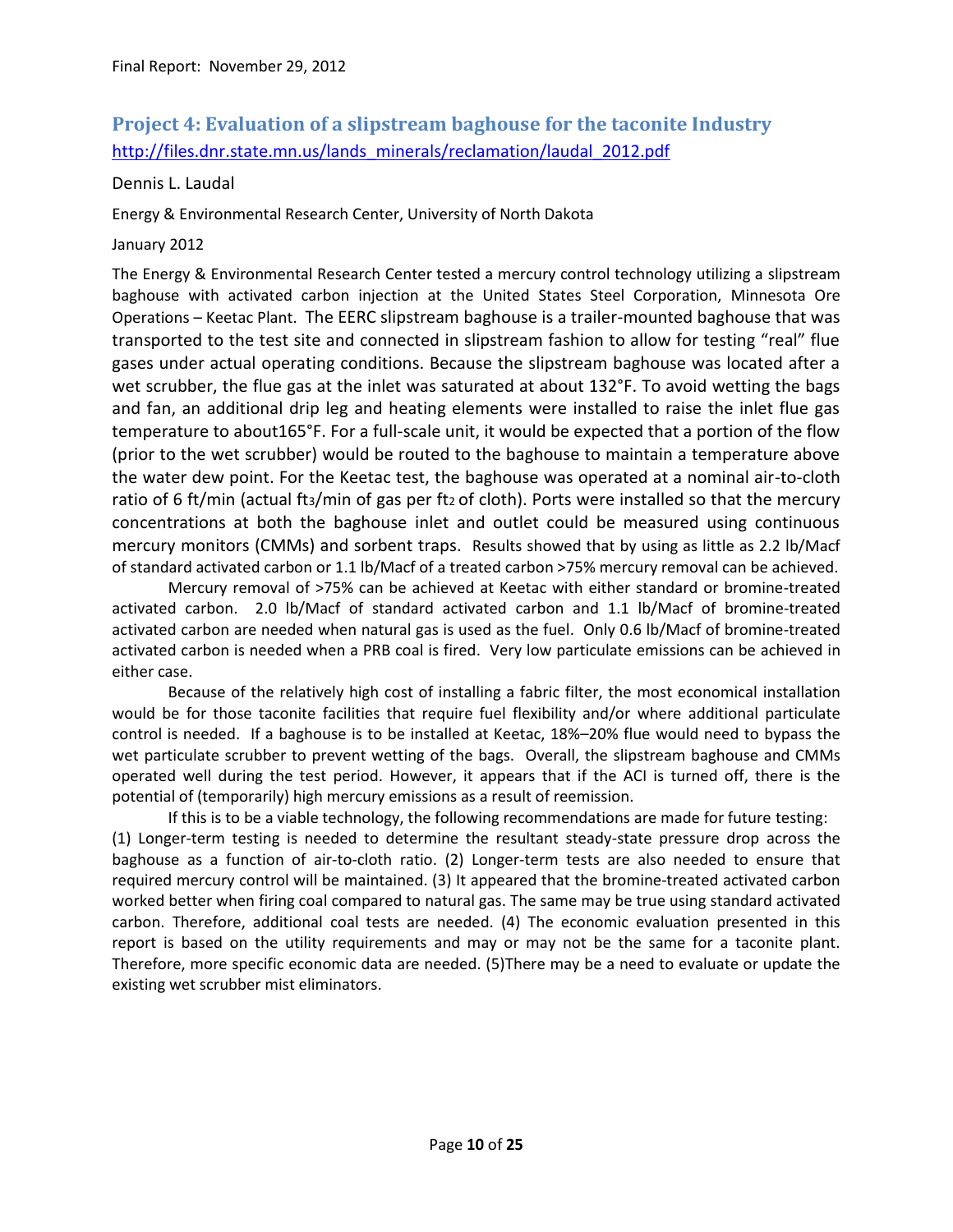# <span id="page-10-0"></span>**Project 5: Evaluation of a Low Corrosion Method to Increase Mercury Oxidation and Scrubber Capture**

[http://files.dnr.state.mn.us/lands\\_minerals/reclamation/benson\\_lentz\\_2012b.pdf](http://files.dnr.state.mn.us/lands_minerals/reclamation/benson_lentz_2012b.pdf)

Steven A. Benson, Nicholas Lentz, Shuchita Patwardhan, Junior Nasah, Charles Thumbi, Harry Feilen and Srivats Srinivasachar

University of North Dakota, Institute for Energy Studies

#### September 2012

Green balls produced from concentrate/filter cake and additives obtained from five of the taconite facilities operating on the Mesabi Iron Range were combined with trace amounts of ESORB-HG-11. ESORB-HG-11 is a proprietary brominated powdered activated carbon. The green balls containing ESORB-HG-11 were then subjected to laboratory heating experiments to determine the mercury oxidation potential of the additive.

Heating tests of the green balls from four of the facilities gave mercury oxidation levels ranging between 43% and 78%, with averages of 52% (±8%) and 58% (±11%) for additive amounts of 0.1 weight% and 0.5wt%, respectively. Baseline oxidation percentages measured in the laboratory averaged 18% (±6%), while oxidation in green balls mixed with ESORB-HG-11 averaged 42% (±9)% and 48% (±13)% for the 0.1 wt% and 0.5 wt% additive loading experiments respectively. The results confirm preliminary results obtained in Phase 1 of this project, and indicate that the 0.1 weight% ESORB-HG-11 loading is optimal for mercury oxidation, and is recommended for any potential future work involving the technology. The results obtained from a fifth facility, United Taconite, were not included in determining the averages, as they showed significantly lower mercury oxidation increases for ESORB-HG-11 containing green balls. The oxidation levels observed were approximately 10% to 15% lower than those observed for the other plants. The possible reason for this difference was not conclusively established during the testing.

The green balls were produced by the Coleraine Minerals Research Laboratory (CMRL) of the Natural Resources Research Institute (NRRI). They were then subjected to industry-standard, batch balling tests to determine the possible effects that the additive might have on the physical properties of the green balls. The physical properties investigated consisted of the moisture content, wet drop number, and dry compressive strength. For the samples with 0.1 weight% additive, no significant difference due to addition of ESORB-HG-11 was observed with respect to the baseline standard during the batch balling tests. Slight differences from the baseline standard were observed with the 0.5 weight% additive loading, suggesting that the 0.1 weight% is the optimal additive loading.

Preliminary tests performed during Phase 1 of this project determined that there was little or no gas-phase mercury oxidation occurring during tests performed using the bench scale apparatus. This suggests that the mercury oxidation observed during these tests is a solid phase phenomenon occurring most likely on the carbon surface and within the green ball. Previous work indicates that gas-phase mercury oxidation does occur in taconite facilities with bromide addition to the green ball which enhances baseline (no bromide addition) mercury oxidation values. Consequently, a full-scale demonstration of the technology might result in higher levels of mercury oxidation than observed during the bench scale tests in this project. No tests were performed in this project to determine the impact of the carbon additive on the physical and metallurgical properties of fired taconite pellets; this aspect should be investigated in future testing.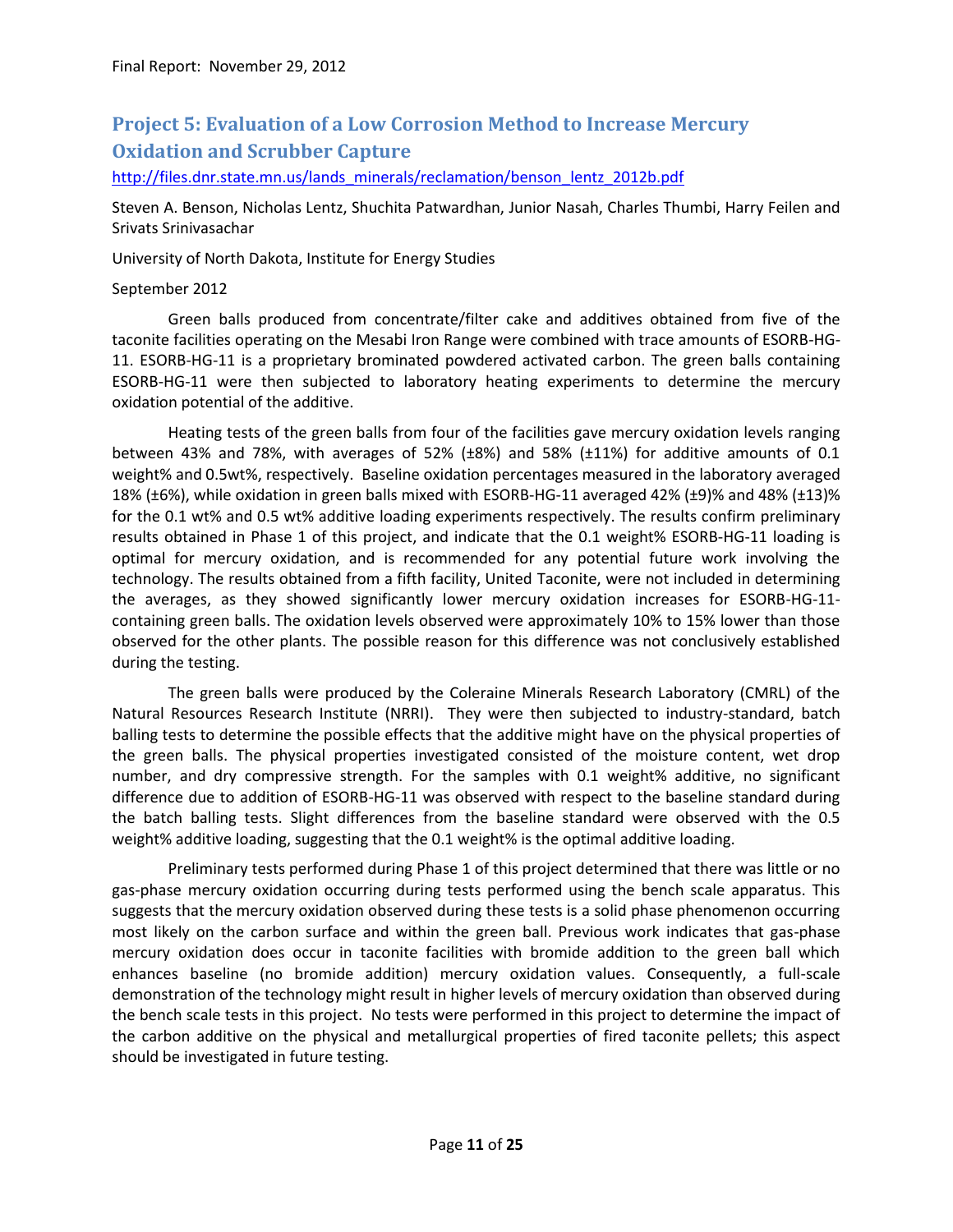## <span id="page-11-0"></span>**Project 6: Corrosion Potential of Bromide Injection Under Taconite Operating Conditions**

[http://files.dnr.state.mn.us/lands\\_minerals/reclamation/zhuang\\_dunham\\_2012.pdf](http://files.dnr.state.mn.us/lands_minerals/reclamation/zhuang_dunham_2012.pdf)

Ye Zhuang, David J. Dunham, John H. Pavlish

Energy & Environmental Research Center, University of North Dakota

June 2012.

The overall goal of this project was to characterize bromine-induced corrosion on taconite processing equipment under simulated but representative taconite processing conditions. Specific objectives of this project included the following: determine Br-induced corrosion on grate bars (metal alloys) and on ductwork materials (low carbon steel) in simulated taconite flue gas containing HBr under thermal cycling conditions, compare the corrosion rates induced by bromine and chlorine, and estimate the life span of test coupons in taconite flue gas containing bromine species.

Comparisons between bromine- and chlorine-induced metal corrosion were made under simulated taconite operating conditions. Blisters and/or pinholes observed on the surface of the grate bar metals indicate that volatile compounds were formed, mainly iron chloride or iron bromide compounds. Temperature is very critical to corrosion, and the maximum temperature seems to be the most important factor.

Active oxidation appears to be the main corrosion mechanism for grate bar samples under elevated temperatures of 500°-950°C, while HBr showed a higher corrosion rate than HCl under similar simulated conditions. As a result, under the same level of halogen exposure with the same thermal cycles, both the Minntac and Minorca grate bar showed more microfracture and weight loss under the bromine condition compared to chlorine, while the main reasons for the weight loss can be ascribed to depletion of iron.

Based upon the measured data, the projected weight loss of Minntac and Minorca grate bar metals over 3 years of operation under HBr conditions is marginal. Minorca grate bar is expected to have 0.84 mm of material depletion in comparison to 0.01 mm of material loss with Minntac grate bar.

By comparison, no significant corrosion was observed for the low-carbon steel from ducts since it only experienced low temperatures of 50°–200°C. The project weight loss of this metal over a 3-year operation under HBr conditions is minimal.

Note that the completed corrosion exposure tests were carried out in a bench-scale experimental system that cannot precisely simulate actual operating conditions in the taconite process. Therefore, the project results can be regarded as a first-step effort to address the potential bromineinduced corrosion as bromine is applied to the taconite facility for mercury reduction. Large-scale field testing is recommended in the future to account for the difference between bench-scale and full-scale systems.

# **Technology Status (September 2012)**

<span id="page-11-1"></span>Processing plants and test methods vary so it can become difficult to compare and assess results from competing control methods tested at a variety of processing plants. Some of the variables that need to be considered include furnace type, pellet type produced, binder used in greenballs, scrubber type used to control particulates, fuel type burned, and the number of stacks per line (See Appendix II).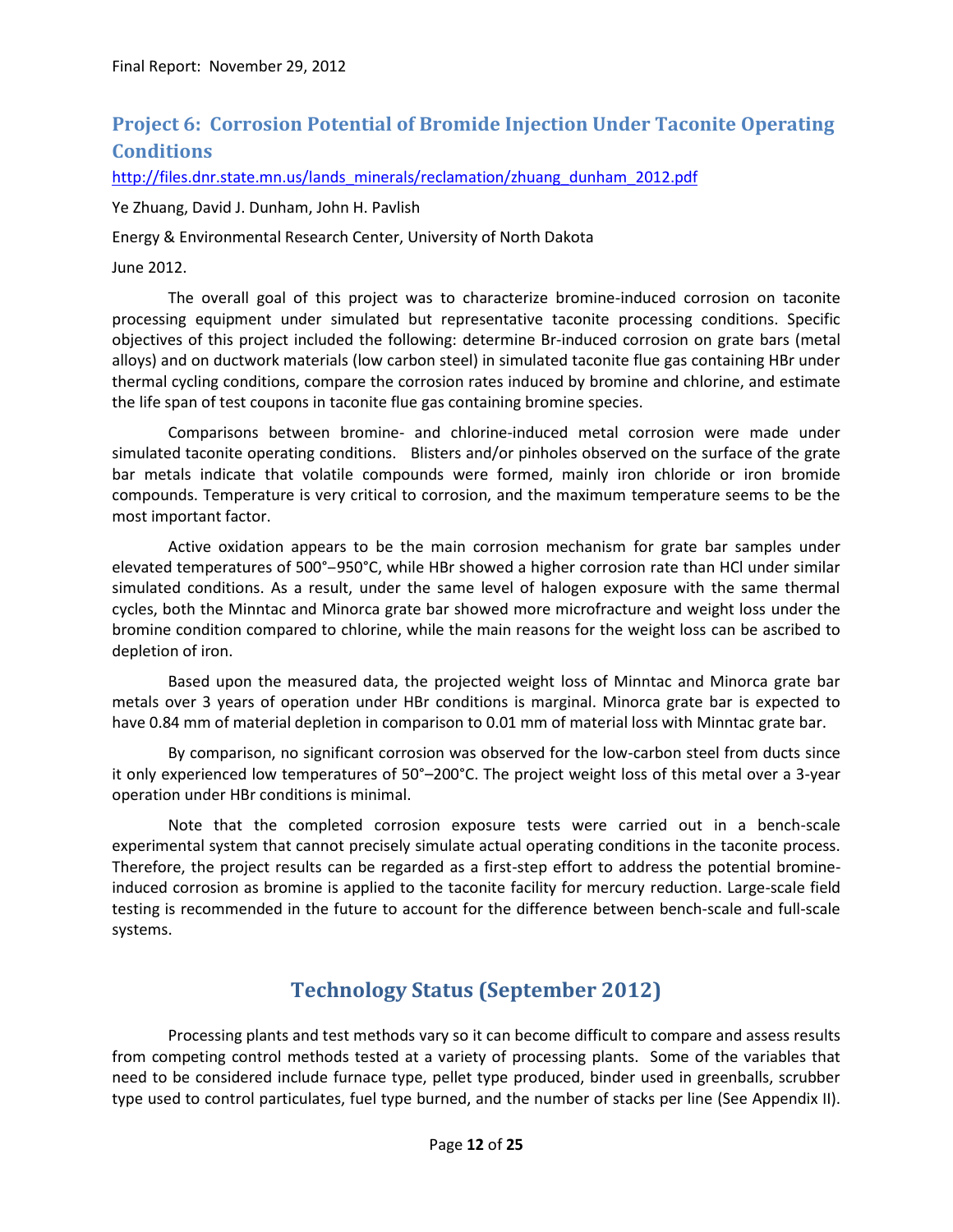Thus, the MTMCAC adopted a standardized approach to track research status for several different technologies being considered for Hg control by the taconite processing industry. First, each of the contractors performing tests for MTMCAC was required to provide and report the specific details of the equations and extrapolations used to estimate reductions achieved by their methods. These equations and reports were reviewed and validated by an independent third party (Barr Engineering, Minneapolis, MN) to ensure that the reports contained all information and assumptions needed to reproduce the control estimates. Tables 1 to 5 were then constructed to provide a direct comparison of results and to record assumptions made, testing locations and type (e.g., conducted on a bench – slip stream, pilot, or short, or long-term full-plant scale). Results were also extrapolated to other plants to assess the potential Hg reductions that might be realized if the technology were applied on an industry-wide basis. The methods used to make these extrapolations are also tracked in the tables.

The five technologies evaluated include CaBr<sub>2</sub> injection into the process gas stream (Table 1, tested prior to the present study), addition of brominated carbon sorbents to greenball feed (Table 2 – Project 5 in this report), brominated carbon sorbent injection into process gas streams upstream from wet scrubbers (Table 3 – Projects 1 and 2), capture by fixed beds containing several activated carbon types and located downstream from wet scrubbers (Table 4 – Project 3), and post-scrubber injection of sorbents downstream of the scrubber but upstream from a baghouse (Table  $5 -$  Project 4). The mercury reductions were computed from annual baseline values estimated for 2010 (see Appendix 1) which estimated total industry emissions to be 840.6 lbs/year during that year. If a plant had more than one line, then the plant's inventory was partitioned among the separate lines according to their respective production capacities.

These tables include emissions from two companies that did not participate in the present research: Essar Steel and Mesabi Nugget. These companies have permits requiring that they conduct their own research on mercury emission control methods. However, Essar Steel is building a straightgrate taconite processing facility. Therefore, MTMCAC provided estimates for the amount of control they might expect, using each of the five technologies considered here. Results for the studies presented in this report, are not applicable to Mesabi Nugget due to the differences in processing techniques. It was assumed, therefore, that Mesabi Nugget would reach a 75% mercury reduction goal using control methods designed specifically for their process.

Each of the inventories also includes several smaller sources where mercury is unlikely to be controlled or practicable: Northshore, where only 7.3 lbs of Hg is emitted annually from three process lines, and sources unrelated to taconite processing furnaces that emit 1.2 lbs of mercury annually. The inventories presented in Tables 1 through 5 do not assume any control of mercury from these sources.

Estimated annual emissions are provided for each processing line both with and without the technology in place and the total emissions are summed. Costs were evaluated using a relative scale, whereby the technologies were ranked L, M, or H, respectively for those with lowest, medium, or highest estimated costs. Techno-Economic Analysis conducted by Schlager et al. (2003) (Project 3 above) greatly aided this process.

**Injection of dissolved CaBr<sup>2</sup> into taconite processing lines (Table 1).** Prior to the tests presented in this research summary, extensive testing was conducted to determine whether injection of Br salts into taconite processing furnaces impacts Hg emissions. Test methods involved the direct injection of calcium bromide (CaBr<sub>2</sub>) brine into the processing line at rates of approximately 20 to 50 lbs/hr on a dry salt weight basis. The water evaporates and the salts decompose to yield HBr and Br<sub>2</sub>, which can oxidize the mercury. This method was first studied at the Hibbing Taconite processing plant by Berndt and Engesser (2007) and was eventually tested at five processing plants (summarized by Berndt, 2011).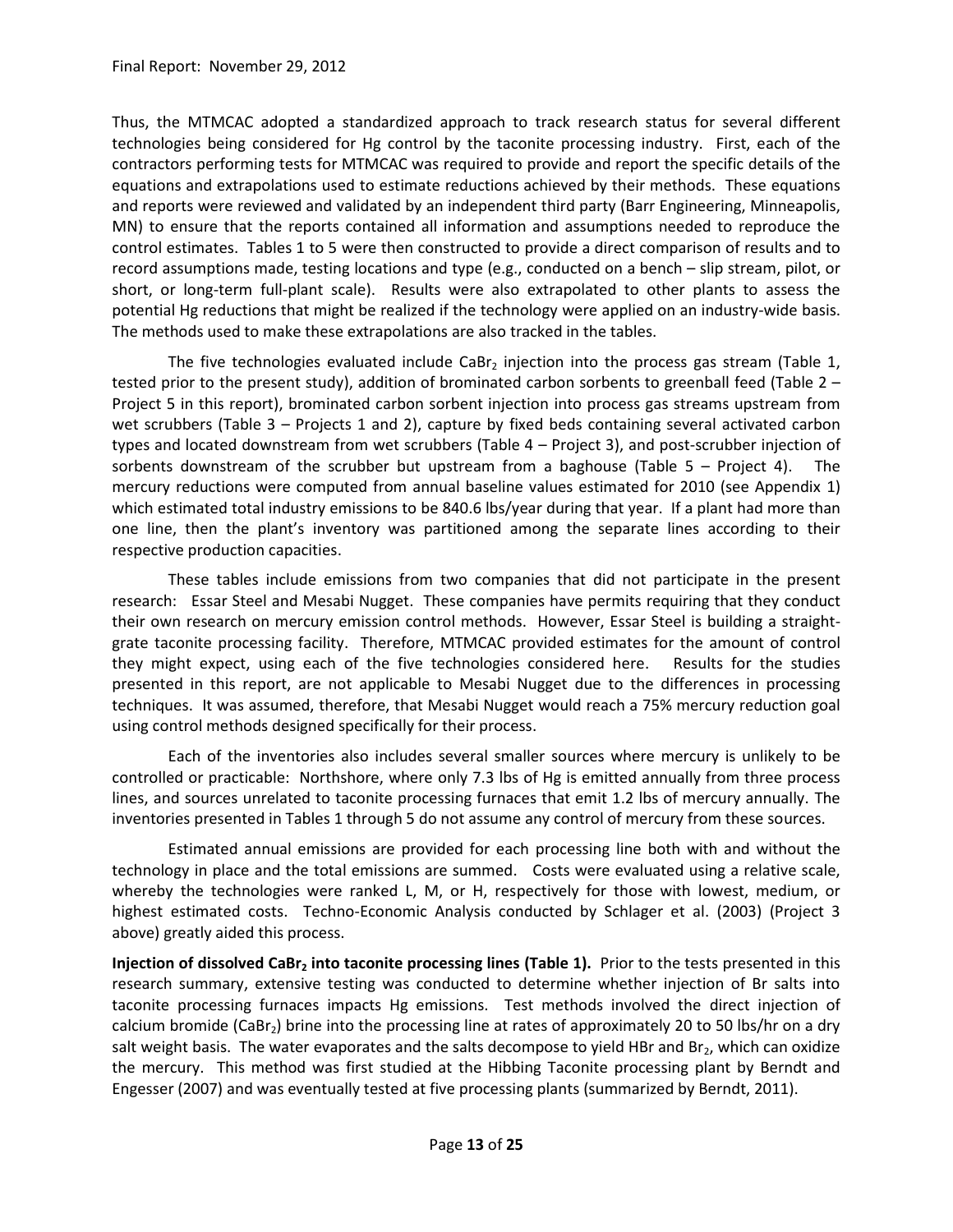Other methods of Br-salt injection have been tried (addition directly to the greenball feed (Berndt, unpublished data) or direct injection of fired halogens into process gas in the waste gas ducts (Pavlish and Zhuang, 2008), but these methods proved to be less effective than direct injection of CaBr<sub>2</sub> salt solutions into the process gases within the induration furnaces.

Initially, a primary criticism of this method was that the addition of halide salt to the process lines may result in enhanced corrosion and shortened life of furnace grates. Two laboratory studies conducted by Zhuang et al. (2009, 2012 – see summary for Project 6 of this report) on grate materials supplied by industry revealed that although Br addition enhanced corrosion, the rates were relatively slow and would likely have minimal impact on the life spans of the grates.

With or without a corrosion issue, the method was unable to reliably reach the desired 75% capture rate at most of the plants studied (Table 1; Berndt, 2011). It is estimated that although some applications approached 75% capture (Line 3 at Minntac and Line 3 at HibTac), use of this technology would capture only about half of the mercury currently emitted by the industry. Although the cost of this method is considered to be the lowest of those studied, the MTMCAC does not believe it can be used to reach its target reduction goals.

**Addition of brominated carbon to greenball feed (Table 2).** This process was not tested at any plants but was tested in the laboratory using freshly produced greenball feed from five taconite processing plants (Benson et al., 2012b – See summary for Project 5 of this report). The addition of the brominated carbon to the heated greenball causes an increase in oxidation for Hg released during the induration processes. To estimate the effect of this method on mercury control at taconite processing furnaces, MTMCAC assumed that the increased capture in the wet scrubbers would be proportional to the increased oxidation in the mercury released from the greenball.

Based on this estimation method, none of the companies would reach 75% control of their emissions and the annual total range-wide mercury emissions would drop from approximately 840.6 lbs/year down to 522.6 lbs/year, well short of the 210 lb/year target. Benson et al. (2012) believe that actual control might be better than those estimated by this method due to reactions between bromine and Hg in the gas phase so it is possible that, with further testing at a plant scale, this technique might achieve the 75% reduction level at some plants.

This method has a lower anticipated cost than other sorbent carbon methods but effect on the quality of fired pellets has not been fully evaluated. Engesser (2004), for example, found that addition of 0.6 and 1.0 wt% carbon to greenballs caused a decline in compression strength of the fired pellet.

**Injection of gas-phase brominated sorbents into process gas, upstream from wet scrubbers (Table 3).** This method involves the injection of brominated carbon-based sorbents into taconite process gases, downstream of the location where the mercury is released, upstream from the wet scrubbers that control particulate emission. This method, which is widely used to control mercury at coal-fired power plants, was tested here at two taconite processing plants: Minntac Line 3 (Benson et al., 2012a; see summary for Project 1) and HibTac Line 1 (Miller et al., 2012; See summary for project 2). Both tests demonstrated that a large percentage of the mercury in taconite stack gases can be removed. Non-brominated activated carbon (PAC) sorbents provided less control of mercury in stack gases but the amount of carbon needed was greatly increased compared to brominated carbon-based sorbents.

It is important to note that Benson et al. (2012a) observed that mercury control by this method at Minntac was accompanied by an increase in particulate mercury emission that was associated with the activated carbon. Total reduction from these tests was approximately 71%, slightly short of the 75% target. It is estimated, therefore, that the technology can reach a 75% or greater mercury control level with improved particulate capture. Tests by Miller et al. (2012) at Hibbing Taconite exceeded the 75%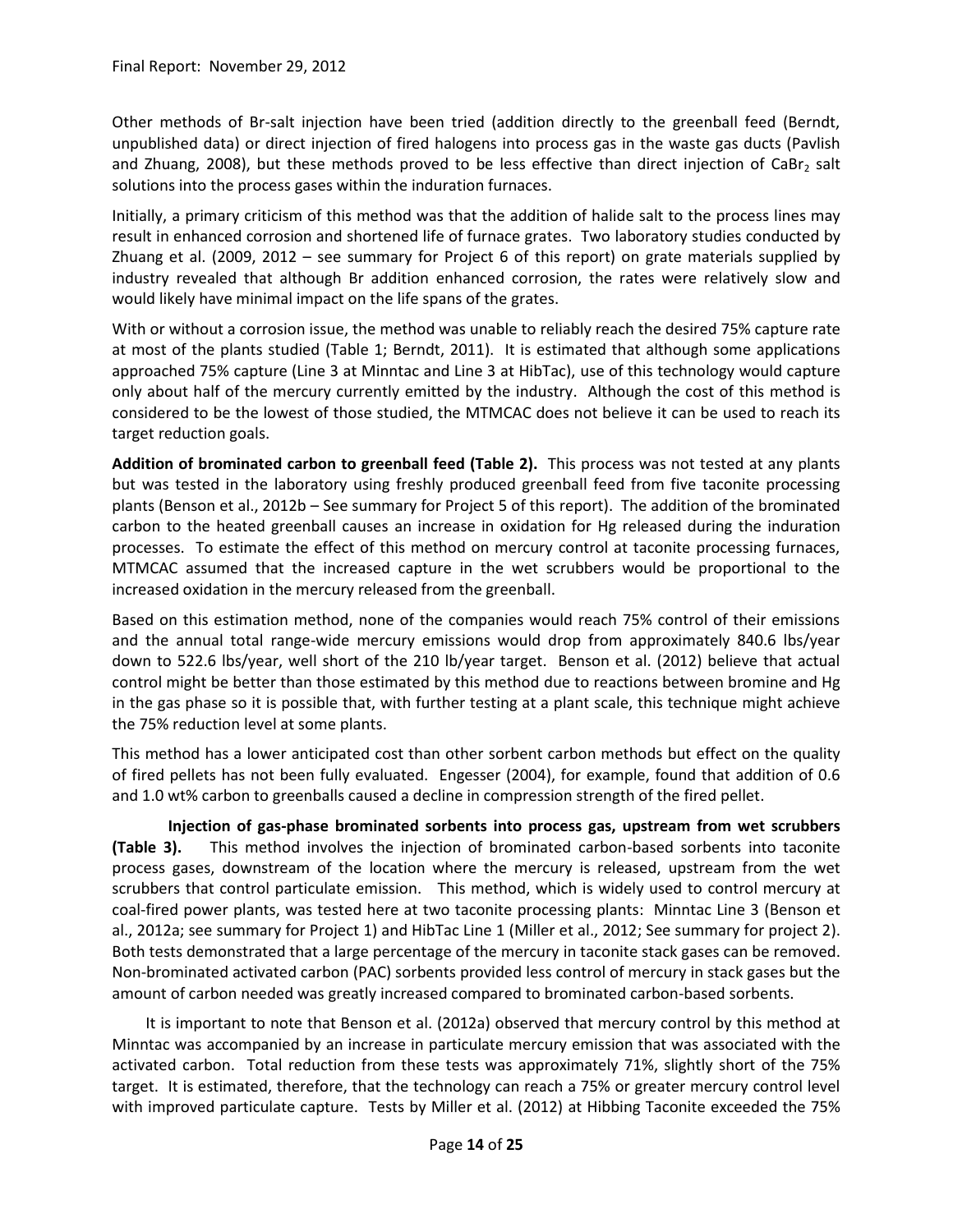control goal but they reported that test limitations on injection port locations meant that the amount of sorbent needed to control mercury emissions was larger than expected.

To estimate control levels for the industry, it was simply assumed that the companies would optimize their individual mercury control processes to achieve a 75% (or better) mercury reduction level. In both cases, it appeared that a 75% or greater reduction goal can be achieved using brominated sorbents at taconite plants, and that the total emissions for the industry could potentially be reduced from 840.6 lbs/year to less than 216 lbs/year. Minntac, ArcelorMittal, and United Taconite would also be required to eliminate mercury recycling loops in their induration furnaces (Keetac already discards scrubber solids and the non-magnetic scrubber solids, including the injected sorbent, will be routed to the tailing basins at Hibbing Taconite).

**Injection of brominated carbon into process gas downstream of wet scrubbers but upstream from a baghouse (Table 4)**. The sorbents are injected following the wet scrubber in this polishing technique, and then captured by a baghouse. The sorbents that accumulate in the bag house provide an effective chemical trap for most of the mercury that would otherwise escape the scrubber. Advantages of this method include the fact that it does not interfere directly with the induration process nor does it introduce potentially corrosive bromide into the taconite processing lines. Pellet quality would not be threatened. The slipstream tests conducted by Laudal (2012; See Project 4 summary included in this report) at US Steel Keetac indicated that the method could remove greater than 75% of the mercury that remains in the gas after passage through the scrubber. However, the high initial capitalization and maintenance costs, space limitations, pressure drop across the bags (requiring additional process fans and energy), and the need for heating the process gas stream (or to bypass the wet scrubber with a fraction of the gas) to prevent condensation in the baghouse make this one of the most expensive control methods that was evaluated.

**Fixed bed reactors containing activated carbon (Table 5).** As with the post-scrubber bag house, this method is a polishing process for the waste gas and so does not interfere directly with the induration process itself and does not increase potentially corrosive bromine to process gases. This method was initially pioneered for taconite processing plants using simulated taconite process gases generated in the laboratory by Dunham and Miller (2009). Schlager et al. (2012 a, b, and c; See Project 3 summary in this report) tested the technique using packed beds exposed for 1 to 10 hrs to actual taconite processing gases at three taconite processing plants. The results suggested that this method could capture greater than 75% of the mercury in taconite processing streams and meet the industry's reduction goals. Furthermore, because it is a polishing technique, located post-scrubber, its use would avoid interference with the taconite induration process, nor would it introduce potentially corrosive bromide to the taconite processing lines. However, this method suffers from many of the same limitations as the postscrubber baghouse: high initial capitalization and maintenance costs, space limitations, increased pressure drop, and the need for heating of the process gas stream to prevent condensation. It is considered the most expensive method tested.

# **Conclusions and Path Forward**

<span id="page-14-0"></span>Six studies were conducted to test a variety of potential carbon-based methods to control mercury levels in stack gases emitted from Minnesota taconite processing facilities. Five of the studies evaluated various activated and brominated carbon applications, while a sixth study evaluated the corrosive effects of halides (bromide and chloride) on the grates that are used in taconite processing facilities. Direct injection of brominated carbon appears to be the least costly of the methods that have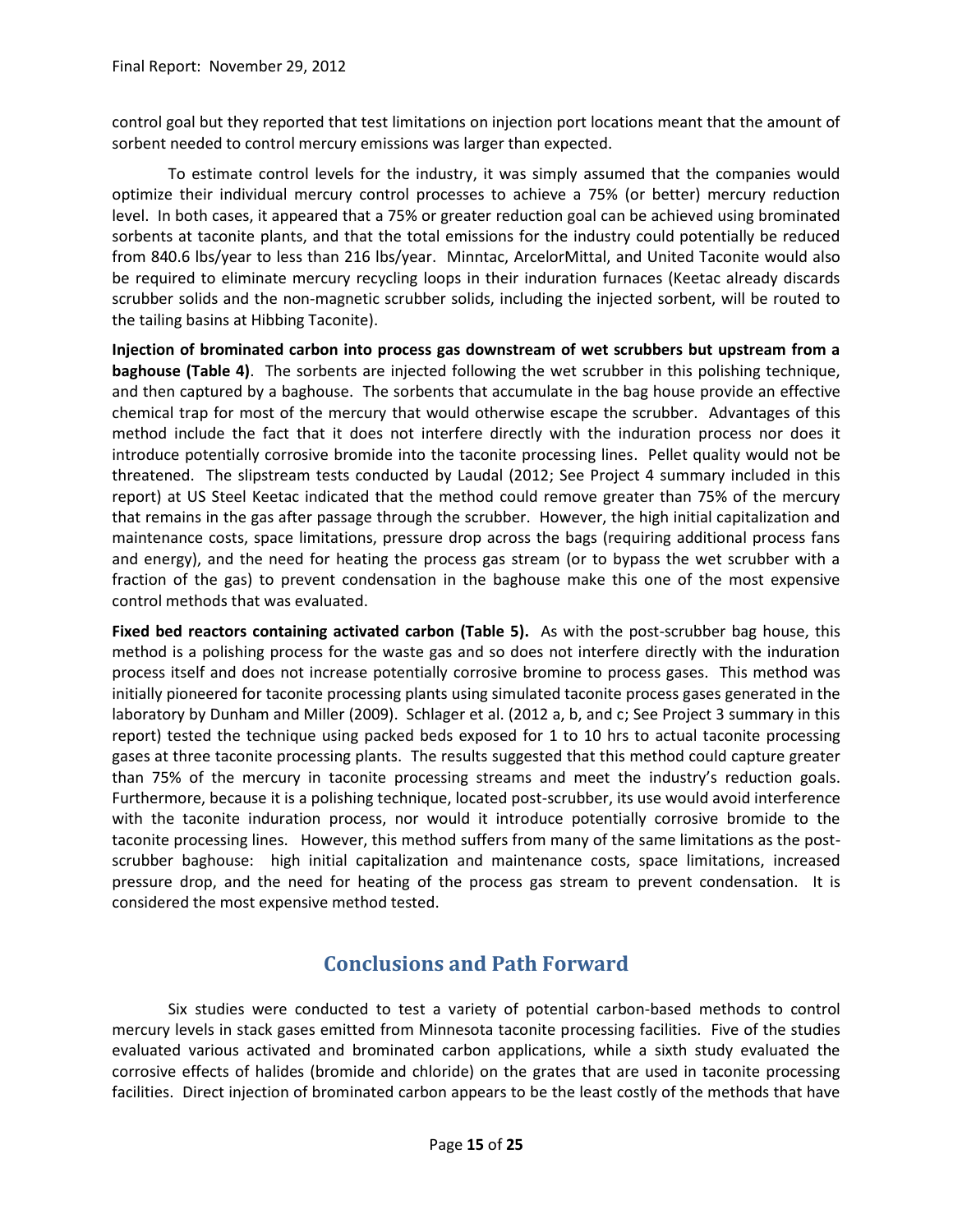been tested to date that has the potential to help the industry reach its stated goal of 210 lbs Hg emitted per year. Other methods, including (CaBr<sub>2</sub>) addition to process gases (tested previously) and brominated carbon addition to greenball feed, are likely less expensive, but neither has been demonstrated to reliably achieve the necessary mercury reduction levels. Polishing techniques located after the scrubber worked well in slipstream experiments, but the costs associated with these techniques are much higher than methods relying on direct injection of brominated carbon to the process gas stream.

Based on mercury research project findings, from 2011 and 2012, the Minnesota taconite industry is planning to conduct long-term testing of gas-phase brominated sorbents. Further, it is the goal of industry to comply with the state of Minnesota's mercury TMDL and to identify a practical, feasible, and cost-effective technology that that not interfere with pellet quality and/or result in additional complex waste streams that will require management. Industry hopes to learn how furnace, fuel, binder and scrubber types may influence results as well the potential operational and capital costs.

### **Acknowledgements**

<span id="page-15-0"></span>The research represented in this document was funded, directed, guided, and completed through the combined efforts of a large number of participating groups and agencies. It could not have occurred without funding provided by the MDNR Environmental Cooperative Research program (ECR), the six cooperating Minnesota taconite operations (U.S. Steel-Keetac, Hibbing Taconite, U. S. Steel-Minntac, ArcelorMittal Minorca Mine Inc., United Taconite LLC, Northshore Mining), and especially the United States Environmental Protection Agency, through its Great Lakes Restoration Initiative (EPA-GLRI). John Pavlish (University of North Dakota), Anne Jackson and Mary Jean Fenske (MPCA), and John Engessser (MDNR) are thanked, along with all of the industry MTMCAC representatives who provided consistent and continuous support and encouragement throughout this effort. Keith Hanson and Julianne Hanson, Barr Engineering, are gratefully acknowledged for providing much needed logistical support, including the scheduling of monthly MTMCAC meetings and assistance with keeping all contractors on tight reporting schedules. Tim Russell and Aaron Aamold, Barr Engineering, Inc., are acknowledged for performing data quality verification of the EPA-funded projects. Matt Lindon (Minnesota Pollution Control Agency) provided important assistance in the area of data quality management, as well. Eric Osantowski, EPA, is acknowledged for guiding this project through the federal funding and reporting processes. Daniel Roark, MDNR, is also thanked for navigating the individual contracts through the state and federal funding processes.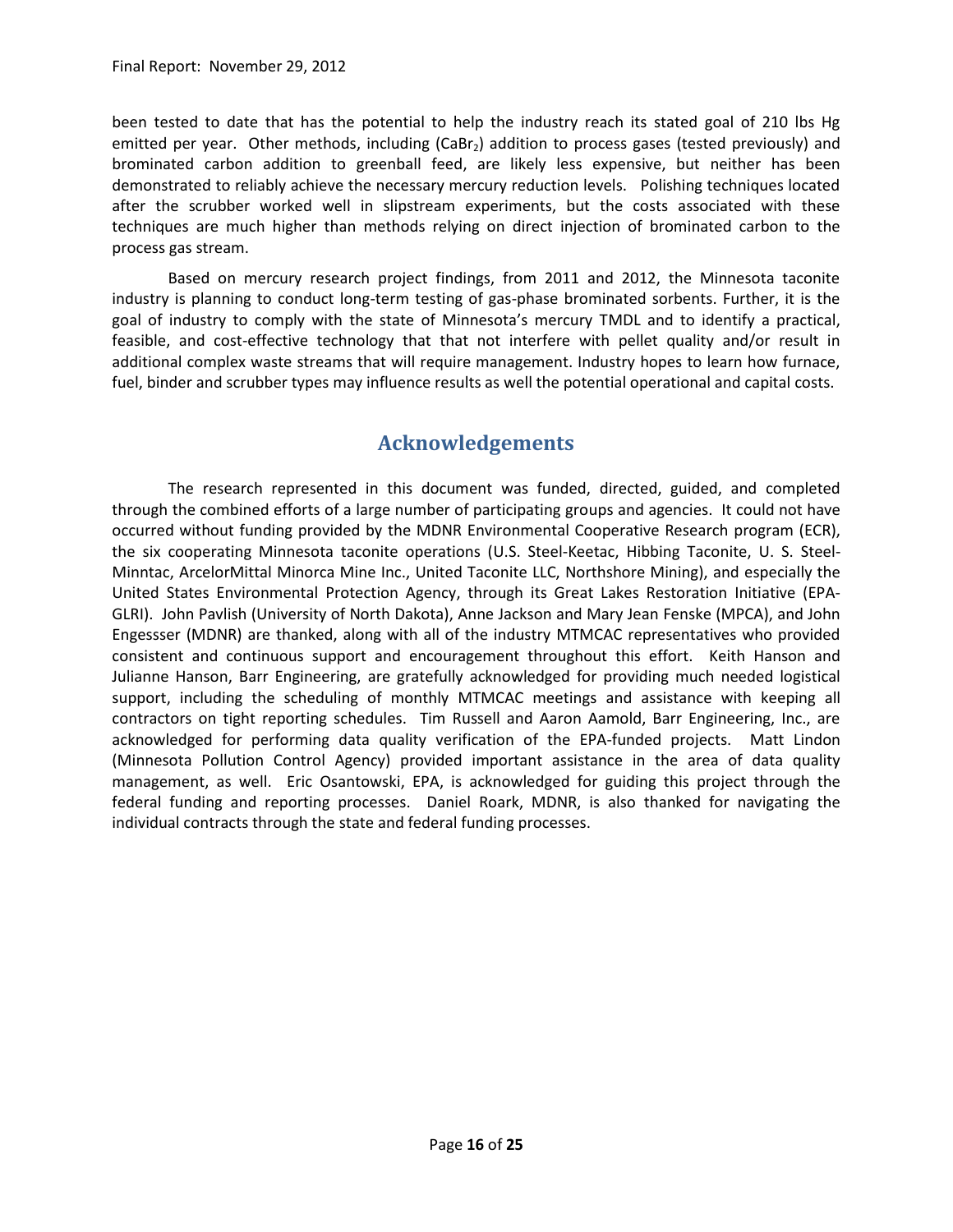### **Technology Research Status Tables**

<span id="page-16-0"></span>**Table 1:** Hg-reduction Technology Status for Injection of calcium bromide (dissolved in water) into the process gas stream. Estimated emissions are listed in pounds of mercury emitted annually with and without the technology in place.

| <b>Processing</b>    | <b>Estimated</b> | <b>Tests Conducted</b> |               |                   |                   | <b>Estimated</b> | Cost  | <b>Footnotes</b> |
|----------------------|------------------|------------------------|---------------|-------------------|-------------------|------------------|-------|------------------|
| Line                 | <b>Baseline</b>  | <b>Bench-Scale</b>     | Slip          | Short             | Long              | controlled       |       |                  |
|                      | <b>Emission</b>  | Laboratory             | <b>Stream</b> | <b>Full-Scale</b> | <b>Full-Scale</b> | emission         | L/M/H |                  |
| Keetac 2             | 105.8            |                        |               | 46.6              |                   | 46.6             | L     | 1,7              |
| HibTac 1             | 75.7             |                        |               |                   |                   | 33.3             | Г     | 2,7              |
| HibTac 2             | 75.7             |                        |               |                   |                   | 33.3             | L     | 2,7              |
| HibTac 3             | 75.7             |                        |               | 33.3              |                   | 33.3             | Г     | 1,7              |
| Minntac <sub>3</sub> | 26.5             |                        |               | 7.2               |                   | 7.2              | Г     | 1,7              |
| Minntac <sub>4</sub> | 39.7             |                        |               |                   |                   | 19.9             | Г     | 3,6,7            |
| Minntac 5            | 39.7             |                        |               |                   |                   | 19.9             | Г     | 3,6,7            |
| Minntac <sub>6</sub> | 39.7             |                        |               |                   |                   | 19.9             | L     | 3,6,7            |
| Minntac <sub>7</sub> | 39.7             |                        |               |                   |                   | 19.9             | L     | 3,6,7            |
| Arc. Mittal 1        | 33.4             |                        |               | 23.0              |                   | 23.0             | Г     | 1,6,7            |
| United Tac 1         | 66.8             |                        |               |                   |                   | 52.8             | L     | 2,6,7            |
| United Tac 2         | 66.8             |                        |               | 52.8              |                   | 52.8             | Г     | 1,6,7            |
| Northshore           | 7.3              |                        |               |                   |                   | 7.3              |       | 8                |
| Essar                | 77.0             |                        |               |                   |                   | 41.6             | L     | 4,6,7            |
| Mesabi Nug           | 70.0             |                        |               |                   |                   | 17.5             |       | 5                |
| Other                | 1.2              |                        |               |                   |                   | 1.2              |       | 9                |
| Rangewide            | 840.6            |                        |               |                   |                   | 429.3            |       |                  |

1 Estimate based on full-plant test results from Berndt and Engesser (2007) and Berndt (2011).

2 Based on tests conducted on identical processing lines by Berndt and Engesser (2011) and Berndt (2011).

3 Calculated using average test result from grate kiln furnaces (50% Hg remained)

4 Calculated using average test result from straight grate furnaces (54% Hg remained)

5 No applicable results available, but assumes company will reach 75% TMDL Hg reduction goal

6 Scrubber solid recirc loop must be eliminated and this could result in improved capture rates.

- 7 Consult Zhuang et al. (2012) to evaluate potential for grate corrosion.
- 8 Small source compared to size of operation, Hg control unlikely to be practicable
- 9 "0ther" small sources unrelated to taconite furnaces-Thunderbird and Babbitt boilers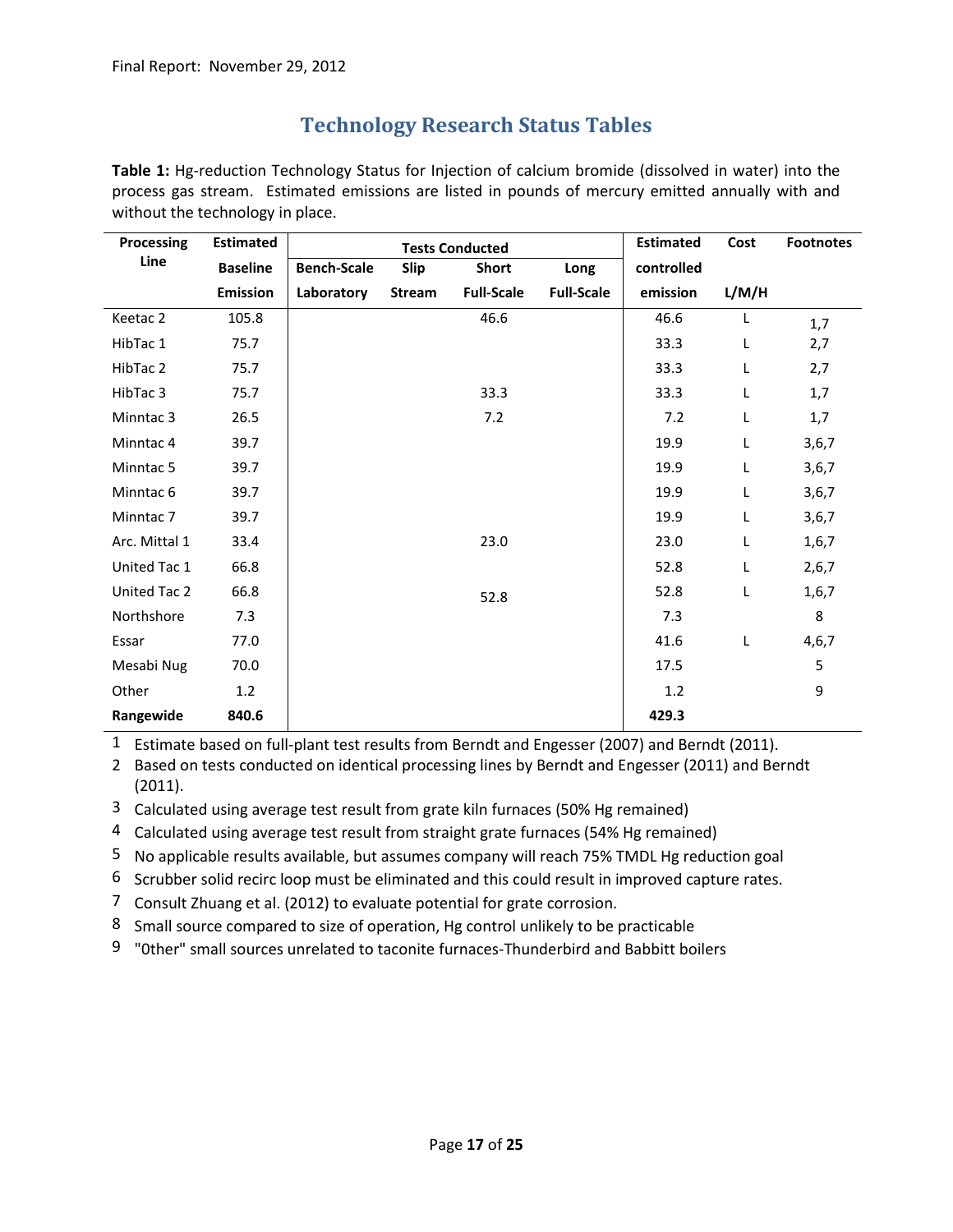| Processing           | <b>Estimated</b> |                    |      | <b>Tests Conducted</b> |                   | <b>Estimated</b> | Cost  | <b>Footnotes</b> |
|----------------------|------------------|--------------------|------|------------------------|-------------------|------------------|-------|------------------|
| Line                 | <b>Baseline</b>  | <b>Bench-Scale</b> | Slip | <b>Short</b>           | Long              | controlled       |       |                  |
|                      | <b>Emissions</b> | Laboratory Stream  |      | <b>Full-Scale</b>      | <b>Full-Scale</b> | emissions        | L/M/H |                  |
| Keetac 2             | 105.8            | 67.7               |      |                        |                   | 67.7             | L.    | 1,5,6,9          |
| HibTac 1             | 75.7             | 43.1               |      |                        |                   | 43.1             | L     | 1,5,6,9          |
| HibTac 2             | 75.7             | 43.1               |      |                        |                   | 43.1             | L     | 1,5,6,9          |
| HibTac 3             | 75.7             | 43.1               |      |                        |                   | 43.1             | L     | 1,5,6,9          |
| Minntac 3            | 26.5             | 13.5               |      |                        |                   | 13.5             | L     | 1,5,6,9          |
| Minntac 4            | 39.7             | 20.2               |      |                        |                   | 20.2             | L     | 1,5,6,8,9        |
| Minntac 5            | 39.7             | 20.2               |      |                        |                   | 20.2             | L     | 1,5,6,8,9        |
| Minntac <sub>6</sub> | 39.7             | 20.2               |      |                        |                   | 20.2             | L     | 1,5,6,8,9        |
| Minntac <sub>7</sub> | 39.7             | 20.2               |      |                        |                   | 20.2             | L     | 1,5,6,8,9        |
| Arc. Mittal 1        | 33.4             | 19.7               |      |                        |                   | 19.7             | L     | 1,5,6,8,9        |
| United Tac 1         | 66.8             | 54.1               |      |                        |                   | 54.1             | L     | 1,5,6,8,9        |
| United Tac 2         | 66.8             | 54.1               |      |                        |                   | 54.1             | L     | 1,5,6,8,9        |
| Northshore           | 7.3              |                    |      |                        |                   | 7.3              |       | $\overline{2}$   |
| Essar                | 77.0             |                    |      |                        |                   | 43.1             | L     | 3,5,6,8,9        |
| Mesabi Nug           | 70.0             |                    |      |                        |                   | 17.5             |       | 4                |
| Other                | 1.2              |                    |      |                        |                   | 1.2              |       | $\overline{7}$   |
| Rangewide            | 840.6            |                    |      |                        |                   | 488.3            |       |                  |

**Table 2:** Hg-reduction Technology Status for addition of brominated carbon to greenball. Estimated emissions are listed in pounds of mercury emitted annually with and without the technology in place.

1 Based on bench-scale tests conducted by Benson et al (2012b)

2 Small source compared to size of operation, Hg control unlikely to be practicable

3 Assumed average for test results from other operations.

4 No applicable results available, but assumes company will reach 75% TMDL Hg reduction goal

5 This technology is likely to have low cost. -costs could be higher if Brominated C interferes with pellet quality

6 Consult Zhuang et al. (2009, 2012) to assess corrosion potential

7 "0ther" small sources unrelated to taconite furnaces-Thunderbird and Babbitt heating boilers

8 Scrubber solid recirc loop must be eliminated and this could result in improved capture rates.

9 Engesser (2004) found addition of 0.6 and 1.0% carbon to greenball decreased pellet strength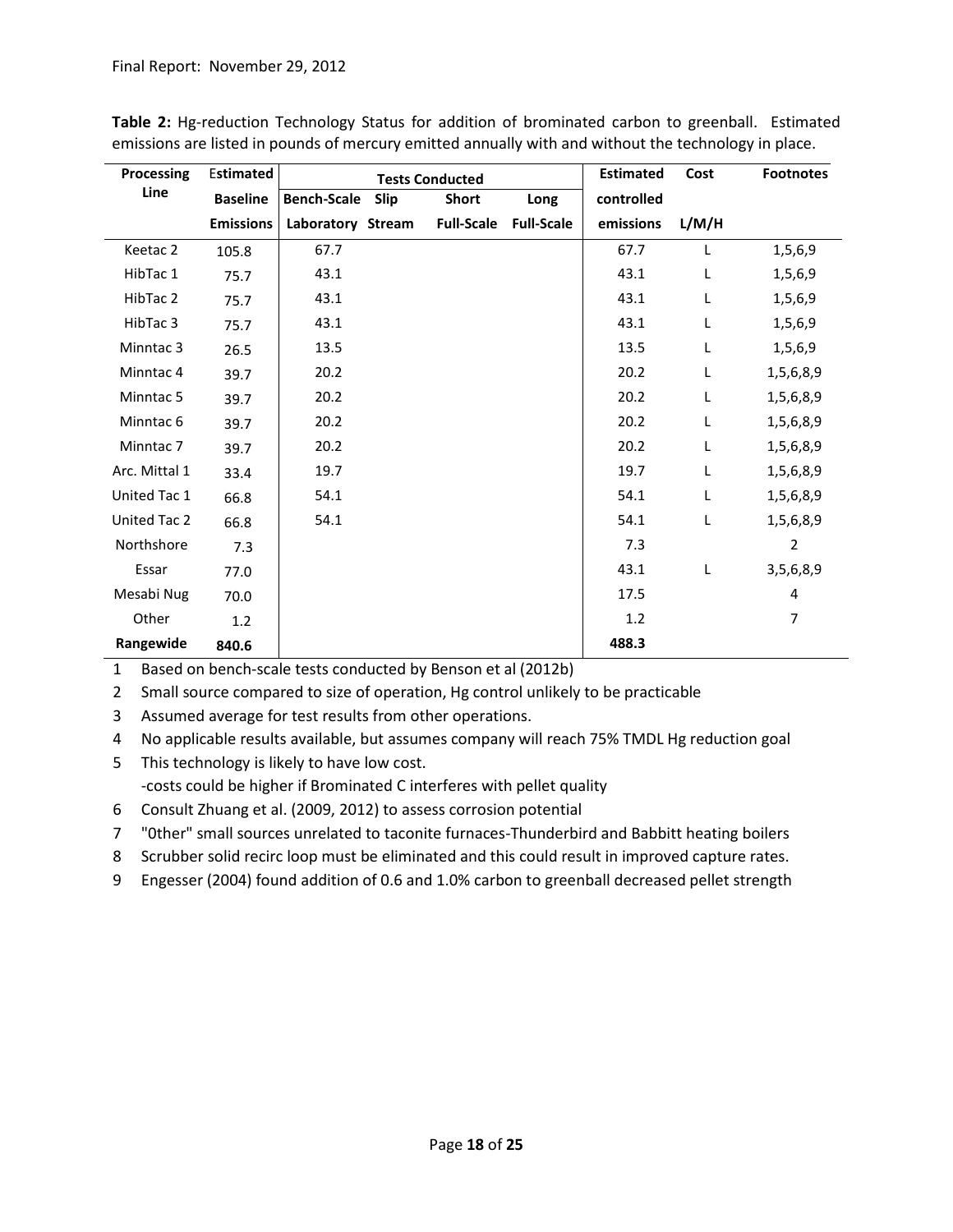**Table 3:** Hg-reduction Technology Status for injection of brominated carbon sorbents into process gas stream. Estimated emissions are listed in pounds of mercury emitted annually with and without the technology in place.

| Processing           | <b>Estimated</b><br><b>Tests Conducted</b> |                    |               |                   |                   | <b>Estimated</b> | Cost  | <b>Footnotes</b> |
|----------------------|--------------------------------------------|--------------------|---------------|-------------------|-------------------|------------------|-------|------------------|
| Line                 | <b>Baseline</b>                            | <b>Bench-Scale</b> | Slip          | <b>Short</b>      | Long              | controlled       |       |                  |
|                      | <b>Emissions</b>                           | Laboratory         | <b>Stream</b> | <b>Full-Scale</b> | <b>Full-Scale</b> | emissions        | L/M/H |                  |
| Keetac 2             | 105.8                                      |                    |               |                   |                   | < 26.5           | L     | 4,6,7            |
| HibTac 1             | 75.7                                       |                    |               | < 18.9            |                   | < 18.9           | L     | 1,5,6,7          |
| HibTac 2             | 75.7                                       |                    |               |                   |                   | < 18.9           | L     | 3,6,7            |
| HibTac 3             | 75.7                                       |                    |               |                   |                   | < 18.9           | L     | 3,6,7            |
| Minntac <sub>3</sub> | 26.5                                       |                    |               | < 6.6             |                   | <6.6             | L     | 2,6,7            |
| Minntac 4            | 39.7                                       |                    |               |                   |                   | 59.9             | L     | 4,6,7,8          |
| Minntac 5            | 39.7                                       |                    |               |                   |                   | 59.9             | L     | 4,6,7,8          |
| Minntac <sub>6</sub> | 39.7                                       |                    |               |                   |                   | 59.9             | L     | 4,6,7,8          |
| Minntac <sub>7</sub> | 39.7                                       |                    |               |                   |                   | $5 - 9.9$        | L     | 4,6,7,8          |
| Arc. Mittal 1        | 33.4                                       |                    |               |                   |                   | < 8.4            | L     | 4, 5, 6, 7, 8    |
| United Tac 1         | 66.8                                       |                    |               |                   |                   | <16.7            | L     | 4,6,7,8          |
| United Tac 2         | 66.8                                       |                    |               |                   |                   | $16.7$           | L     | 4,5,6,7,8        |
| Northshore           | 7.3                                        |                    |               |                   |                   | 7.3              |       | 10               |
| Essar                | 77.0                                       |                    |               |                   |                   | $19.3$           | L     | 4,7,8            |
| Mesabi Nug.          | 70.0                                       |                    |               |                   |                   | 17.5             |       | 9                |
| Other                | 1.2                                        |                    |               |                   |                   | 1.2              |       | 11               |
| Rangewide            | 840.6                                      |                    |               |                   |                   | < 216.6          |       |                  |

1 Based on short term tests conducted by Miller et al. (2012) that showed >75% capture could be achieved

2 Based on short term test conducted by Benson et al. (2012a) that showed >75% capture could be achieved

3 Based on test results from identical process lines by Miller et al. (2012)

4 Based on results from other taconite processing line but no testing was completed on this line.

5 Slip stream tests performed on carbon sorbent reactivity this line by ADA-ES (Schlager et al., 2012 a,b,c).

6 Adjustment to wet scrubber may be needed to control particulate mercury emissions (Benson et al., 2012a)

7 Consult Zhuang et al. (2009, 2012) to evaluate potential for grate corrosion.

8 Scrubber solid recirc loop must be eliminated and this could result in improved capture rates.

9 No applicable results available, but assumes company will reach 75% TMDL Hg reduction goal

10 Small source compared to size of operation, Hg control unlikely to be practicable

11 "Other" small sources unrelated to taconite furnaces-Thunderbird and Babbitt boilers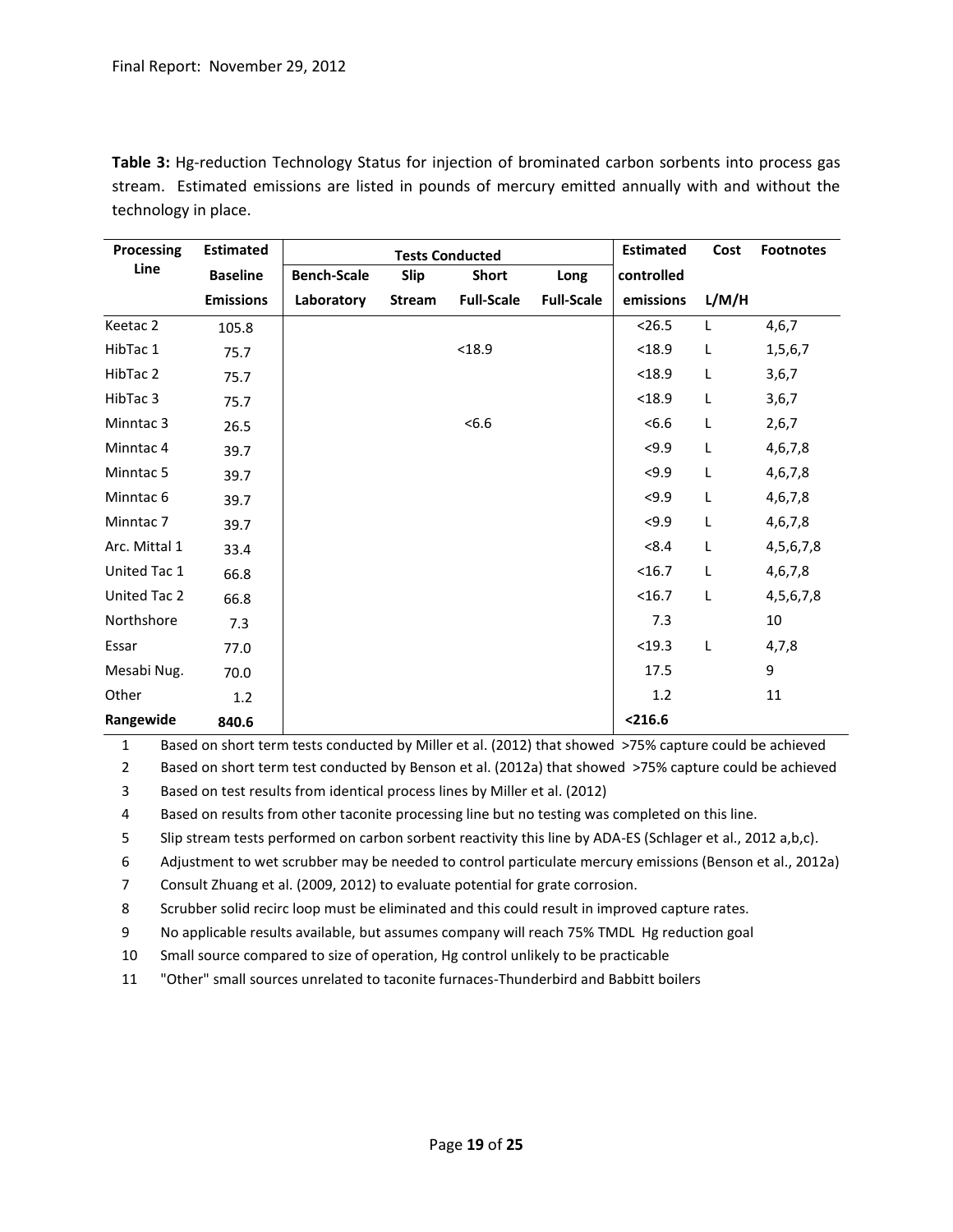| Processing           | <b>Estimated</b> |                    | <b>Tests Conducted</b>       | <b>Estimated</b>  | Cost              | <b>Footnotes</b> |                           |                  |
|----------------------|------------------|--------------------|------------------------------|-------------------|-------------------|------------------|---------------------------|------------------|
| Line                 | <b>Baseline</b>  | <b>Bench-Scale</b> | Slip<br><b>Short</b><br>Long |                   | controlled        |                  |                           |                  |
|                      | <b>Emissions</b> | Laboratory         | <b>Stream</b>                | <b>Full-Scale</b> | <b>Full-Scale</b> | emissions        | L/M/H                     |                  |
| Keetac 2             | 105.8            |                    |                              |                   |                   | < 26.5           | H                         | 4,7              |
| HibTac 1             | 75.7             |                    | < 18.9                       |                   |                   | < 18.9           | Н                         | 1,7              |
| HibTac 2             | 75.7             |                    |                              |                   |                   | < 18.9           | н                         | 4,7              |
| HibTac 3             | 75.7             |                    |                              |                   |                   | < 18.9           | н                         | 4,7              |
| Minntac 3            | 26.5             |                    |                              |                   |                   | < 6.6            | $\boldsymbol{\mathsf{H}}$ | 4,7              |
| Minntac 4            | 39.7             |                    |                              |                   |                   | < 9.9            | H                         | 4,7              |
| Minntac 5            | 39.7             |                    |                              |                   |                   | 59.9             | H                         | 4,7              |
| Minntac <sub>6</sub> | 39.7             |                    |                              |                   |                   | < 9.9            | H                         | 4,7              |
| Minntac <sub>7</sub> | 39.7             |                    |                              |                   |                   | 59.9             | $\boldsymbol{\mathsf{H}}$ | 4,7              |
| Arc. Mittal 1        | 33.4             |                    | < 8.4                        |                   |                   | < 8.4            | H                         | 2,7              |
| United Tac 1         | 66.8             |                    |                              |                   |                   | < 16.7           | Н                         | 4,7              |
| United Tac 2         | 66.8             |                    | <16.7                        |                   |                   | < 16.7           | H                         | 3,7              |
| Northshore           | 7.3              |                    |                              |                   |                   | 7.3              |                           | 5                |
| Essar                | 77.0             |                    |                              |                   |                   | $19.3$           | $\mathsf H$               | 4,7              |
| Mesabi Nug           | 70.0             |                    |                              |                   |                   | 17.5             |                           | $\boldsymbol{6}$ |
| Other                | 1.2              |                    |                              |                   |                   | 1.2              |                           | 8                |
| Rangewide            | 840.6            |                    |                              |                   |                   | < 216.6          |                           |                  |

**Table 4:** Hg-reduction technology status for fixed carbon beds. Estimated emissions are listed in pounds of mercury emitted annually with and without the technology in place.

1 >75% removal achievable based on slip stream test results (Schlager et al., 2012a)

2 >75% removal achievable based on slip stream test results (Schlager et al., 2012b)

3 >75% removal achievable based on slip stream test results (Schlager et al., 2012c)

4 Based on slip stream results from other processing lines by ADA-ES (Schlager et al., 2012 a,b,c).

5 Small source compared to size of operation, Hg control unlikely to be practicable

6 No applicable results available, but assumes company will reach 75% TMDL reduction goal

7 High cost relative to other technologies based on data available in ADA-ES.

-Large footprint needed to house exchangeable carbon beds

-Fans and electrical infrastructure needed to account for increased pressure drop -Additional heat may be needed to prevent condensation

8 "Other" small sources unrelated to taconite furnaces-Thunderbird and Babbitt boilers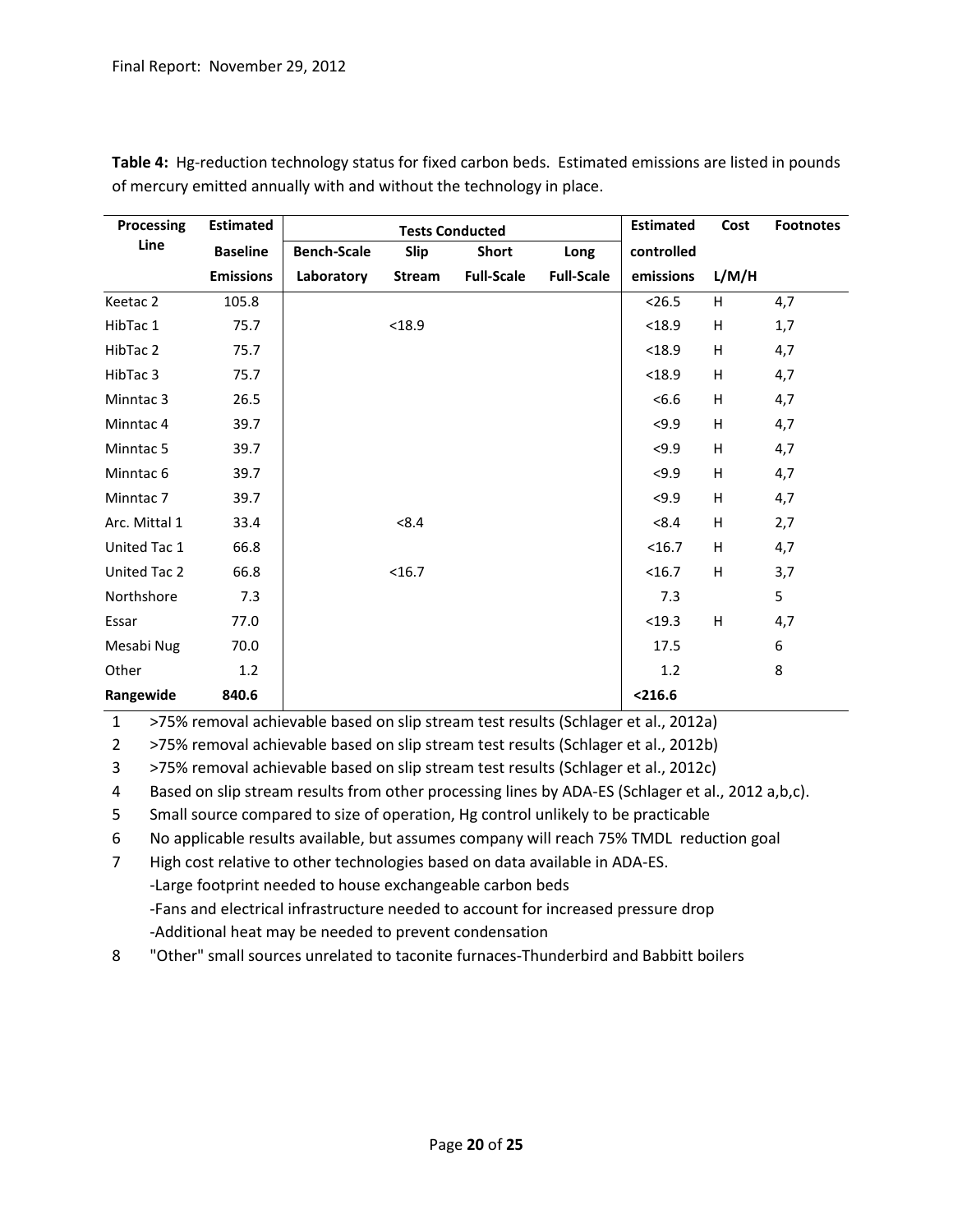| Processing           | <b>Estimated</b> |                    | <b>Tests Conducted</b>       |                   |                   | <b>Estimated</b> | Cost  | <b>Footnotes</b> |
|----------------------|------------------|--------------------|------------------------------|-------------------|-------------------|------------------|-------|------------------|
| Line                 | <b>Baseline</b>  | <b>Bench-Scale</b> | Slip<br><b>Short</b><br>Long |                   | controlled        |                  |       |                  |
|                      | <b>Emissions</b> | Laboratory         | Stream                       | <b>Full-Scale</b> | <b>Full-Scale</b> | emissions        | L/M/H |                  |
| Keetac 2             | 105.8            |                    | < 26.5                       |                   |                   | < 26.5           | H     | 1, 5             |
| HibTac 1             | 75.7             |                    |                              |                   |                   | < 18.9           | H     | 2, 5             |
| HibTac 2             | 75.7             |                    |                              |                   |                   | < 18.9           | H     | 2, 5             |
| HibTac 3             | 75.7             |                    |                              |                   |                   | < 18.9           | Н     | 2, 5             |
| Minntac <sub>3</sub> | 26.5             |                    |                              |                   |                   | <6.6             | H     | 2, 5             |
| Minntac 4            | 39.7             |                    |                              |                   |                   | 59.9             | H     | 2, 5             |
| Minntac 5            | 39.7             |                    |                              |                   |                   | < 9.9            | H     | 2, 5             |
| Minntac <sub>6</sub> | 39.7             |                    |                              |                   |                   | 59.9             | H     | 2, 5             |
| Minntac <sub>7</sub> | 39.7             |                    |                              |                   |                   | 59.9             | H     | 2, 5             |
| Arc. Mittal 1        | 33.4             |                    |                              |                   |                   | < 8.4            | H     | 2, 5             |
| United Tac 1         | 66.8             |                    |                              |                   |                   | <16.7            | H     | 2, 5             |
| United Tac 2         | 66.8             |                    |                              |                   |                   | <16.7            | H     | 2, 5             |
| Northshore           | 7.3              |                    |                              |                   |                   | 7.3              |       | 3                |
| Essar                | 77.0             |                    |                              |                   |                   | < 19.3           | H     | 2,5              |
| Mesabi Nug           | 70.0             |                    |                              |                   |                   | 17.5             |       | $\overline{4}$   |
| Other                | 1.2              |                    |                              |                   |                   | 1.2              |       | 6                |
| Rangewide            | 840.6            |                    |                              |                   |                   | < 216.6          |       |                  |

**Table 5:** Hg-reduction Technology Status for post-scrubber injection of brominated carbon with bag house. Estimated emissions are listed in pounds of mercury emitted annually with and without the technology in place.

1 Slip Stream test results conducted by Laudal (2012).

2 Estimated using slip-stream test results for Keetac Line 2 (Laudal, 2012)

3 Small source compared to size of operation, Hg control unlikely to be practicable

4 No applicable results available, but assumes company will reach 75% TMDL Hg reduction goal

5 Costs are estimated to be high relative to other technologies.

-Retrofit would require considerable re-engineering

-Large footprint required for bag house

-Fans and electrical infrastructure needed to account for increased pressure drop

-Heating or partial scrubber bypass needed to prevent condensation in bag house

6 "Other" small sources unrelated to taconite furnaces-Thunderbird and Babbitt boilers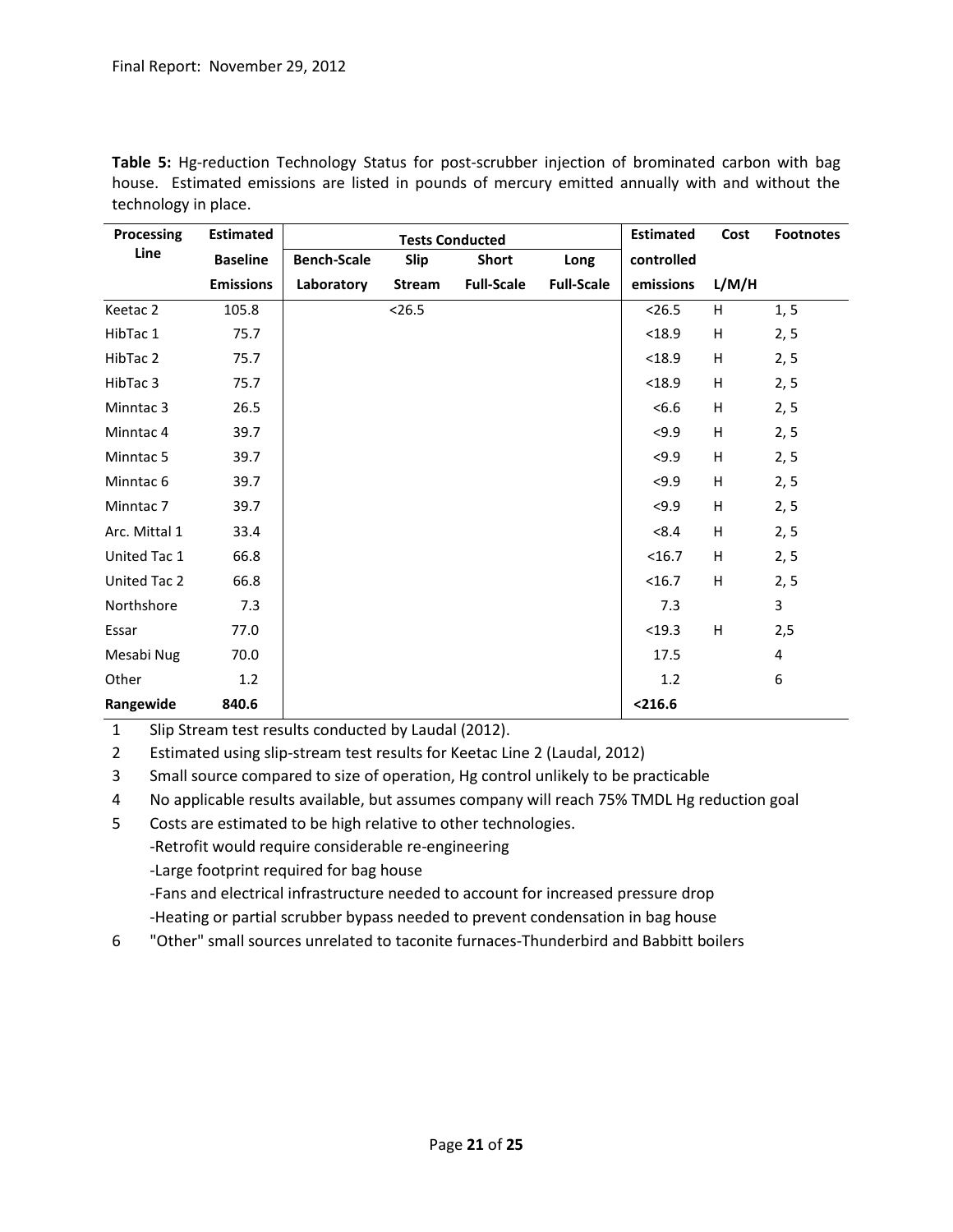### **References**

<span id="page-21-0"></span>Note all DNR reports listed below are available at:

[http://www.dnr.state.mn.us/lands\\_minerals/dnr\\_hg\\_research.html](http://www.dnr.state.mn.us/lands_minerals/dnr_hg_research.html)

- Benner, B. R. (2008). Bench scale tests to separate mercury from wet-scrubber solids from taconite plants. Minnesota Dept. of Nat. Resources**:** 26 p.
- Benson, S. A., J. Nasah, et al. (2012a). Evaluation of Scrubber Additives and Carbon Injection to Increase Mercury Capture. Minnesota Dept. of Nat. Resources. St. Paul, MN, **:** 67 p.
- Benson, S. A., N. Lentz, et al. (2012b). Evaluation of a Low Corrosion Method to Increase Mercury Oxidation and Scrubber Capture. Minnesota Dept. of Nat. Resources. St. Paul, Minnesota**:** 66 p.
- Berndt, M. and J. Engesser (2005a). Mercury Transport in Taconite Processing Facilities: (I) Release and Capture During Induration. An Iron Ore Cooperative Research Final Report. Minnesota Dept. of Nat. Resources**:** 60 p.
- Berndt, M. and J. Engesser (2005b). Mercury Transport in Taconite Processing Facilities: (II) Fate of Mercury Captured by Wet Scrubbers. Minnesota Dept. of Nat. Resources**:** 32 p.
- Berndt, M. and J. Engesser (2007). Mercury Transport in Taconite Processing Facilities: (III) Control Method Test Results - A report submitted to Iron Ore Cooperative Research. Minnesota Dept. of Nat. Resources: 48 p.
- Berndt, M., J. Engesser, et al. (2005). Mercury chemistry and Mossbauer spectroscopy of iron oxides during taconite processing on Minnesota's Iron Range. Air Quality V, Washington, D. C. , Energy and Environmental Research Center. 15 p.
- Berndt, M. E. (2003). Mercury and Mining in Minnesota A Minerals Coordinating Committee Final Report. Minnesota Dept. of Nat. Resources. St. Paul, MN**:** 62 p.
- Berndt, M. E. (2008). On the measurement of stack emissions at taconite processing plants a progress report submitted to MPCA. Minnesota Dept. of Nat. Resources. St. Paul, MN**:** 23 p.
- Berndt, M. E. (2011). A Brief Summary of Hg Control Test Results for Br Injection into Taconite Induration Furnaces. Minnesota Dept. of Nat. Resources. St. Paul, MN**:** 7 p.
- Dunham, G. E. and S. J. Miller (2009). Demonstration of mercury capture in a fixed bed. Minnesota Dept. of Nat. Resources. St. Paul, MN**:** 50 p.
- Engesser, J., 2004. Nitrogen oxide (NO<sub>x</sub>) emission reduction during pellet induration by fuel addition to the green pellets and decreased excess air. Minerals and Metallurgical Processing, 24: 9-16.
- Galbreath, K. C. (2005). Mercury Vaporization Characteristics of Taconite Pellets. Minnesota Dept. of Nat. Resources**:** 24 p.
- Laudal, D. L. (2007). Methods testing for measurement of mercury speciation for high-reactive dust. Minnesota Dept. of Nat. Resources. St. Paul, MN**:** 14 p.
- Laudal, D. L. (2012). Evaluation of a slipstream baghouse for the taconite industry. Minnesota Dept. of Nat. Resources. St. Paul, Minnesota**:** 101 p.
- Laudal, D. L. and G. E. Dunham (2007). Mercury control technologies for the taconite industry. Minnesota Dept. of Nat. Resources. St. Paul, MN**:** 36 p.
- Miller, J., M. Zerangue, et al. (2012). Mercury control for taconite plants using gas-phase brominated sorbents. Minnesota Dept. of Nat. Resources. St. Paul, MN**:** 55 p.
- Pavlish, J. H. and Y. Zhuang (2008). Proof-of-concept testing of a novel mercury control technology for a Minnesota taconite plant. Minnesota Dept. of Nat. Resources**:** 15 p.
- Schlager, R., J. Amrhein, et al. (2012a). Developing Cost Effective Solutions to Reduce Mercury from Minnesota Taconite Plants - Hibbing Taconite Plant. Minnesota Dept. of Nat. Resources. St. Paul, MN**:** 151 p.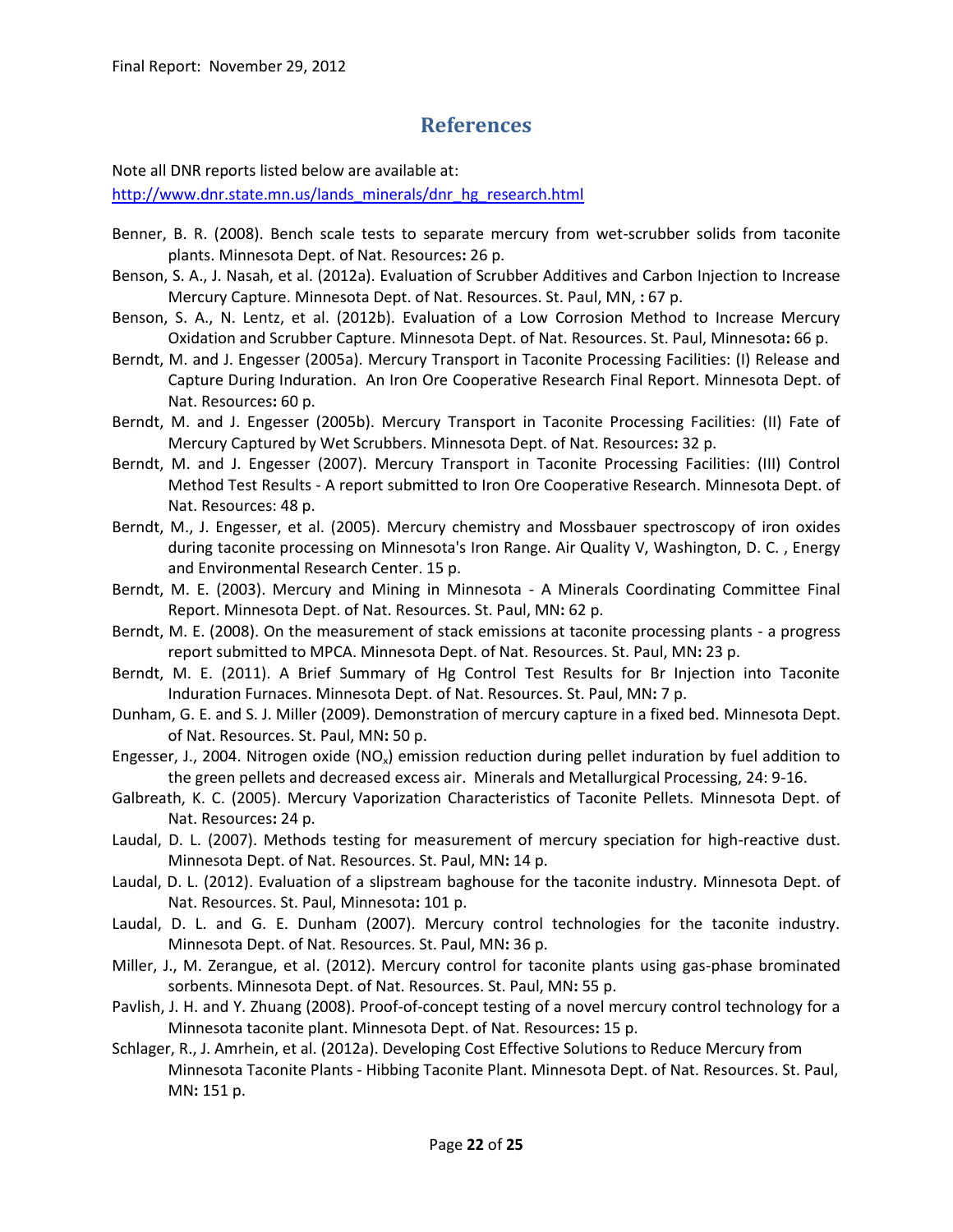- Schlager, R., J. Amrhein, et al. (2012b). Developing cost-effective solutions to reduce mercury emissions from Minnesota taconite plants- ArcelorMittal Minorca Mine Inc. Plant. Minnesota Dept. of Nat. Resources. St. Paul, MN**:** 151 p.
- Schlager, R., J. Amrhein, et al. (2012c). Developing Cost-Effective Solutions to Reduce Mercury Emissions from Minnesota Taconite Plants - United Taconite Plant. Minnesota Dept. of Nat. Resources**:** 151 p.
- Zhuang, Y., D. J. Dunham, et al. (2009). Assessment of Potential Corrosion Induced by Bromine Species Used for Mercury Reduction in a Taconite Facility. Minnesota Dept. of Nat. Resources. St. Paul, MN**:** 82 p.
- Zhuang, Y., D. J. Dunham, et al. (2012). Continuation of Corrosion Potential of Bromide Injection under Taconite Operating Conditions. Minnesota Dept. of Nat. Resources**:** 33 p.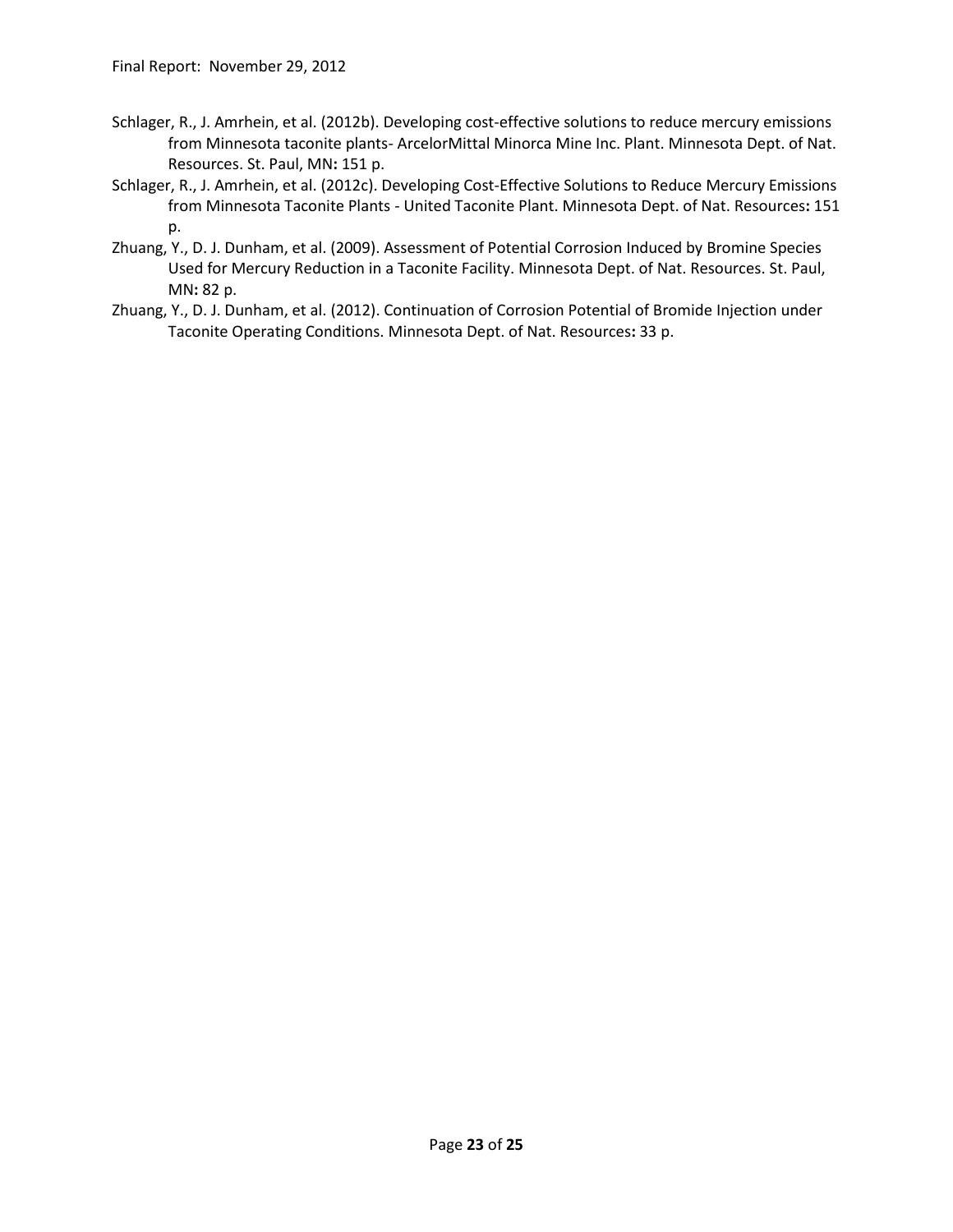# <span id="page-23-0"></span>**Appendix I: Annual taconite mercury emissions estimated during Minnesota's Mercury TMDL implementation stake holder process**

This is Table 19 from REPORT ON THE MERCURY TMDL IMPLEMENTATION PLAN STAKEHOLDER PROCESS Prepared for the Minnesota Pollution Control Agency by the Minnesota Environmental Initiative July 7, 2008 CFMS Contract No. A99751 most recently downloaded from:

| <b>Facility</b>                        | 2005  | 2010  | 2018  |
|----------------------------------------|-------|-------|-------|
| Northshore Mining Co - Silver Bay      | 7.3   | 7.3   | 7.3   |
| US Steel Corp - Minntac                | 185.3 | 185.3 | 185.3 |
| United Taconite LLC - Thunderbird Mine | 1.1   | 1.1   | 1.1   |
| <b>Hibbing Taconite Co</b>             | 227.1 | 227.1 | 227.1 |
| Ispat Inland Steel Mining - Minorca    | 33.4  | 33.4  | 33.4  |
| US Steel - Keewatin Taconite           | 146.8 | 105.8 | 105.8 |
| United Taconite LLC - Fairlane Plant   | 133.6 | 133.6 | 133.6 |
| Minnesota Steel Industries (MSI)       | 0.0   | 77.0  | 77.0  |
| Mesabi Nugget                          | 0.0   | 70.0  | 70.0  |
| Total                                  | 734.8 | 840.6 | 840.6 |

http://www.pca.state.mn.us/index.php/component/option,com\_docman/task,doc\_view/

Note: Keewatin Taconite had pollution-control equipment installed in Oct 2005, which reduced Hg emissions by 28% after 2005